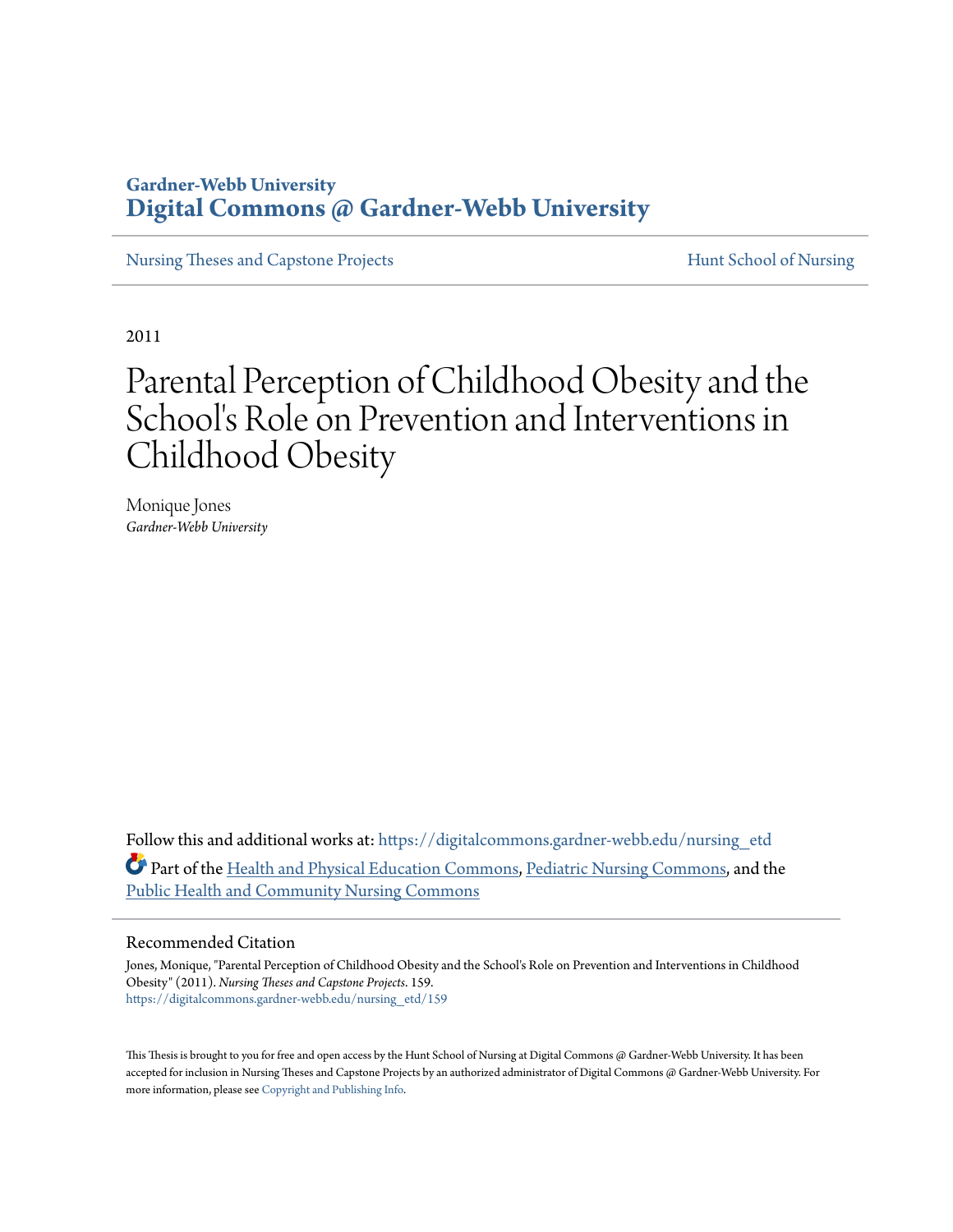# **Parental Perception of Childhood Obesity and the School's Role on Prevention and Interventions in Childhood Obesity**

By

Monique G. Jones

A thesis submitted to the faculty of

Gardner-Webb University School of Nursing

in partial fulfillment of the requirements for the

**Degree of Master of Science in Nursing**

Boiling Springs, North Carolina

2011

Submitted by: Approved by:

Monique G. Jones Dr. Mary Alice Hodge

June 22, 2011 June 22, 2011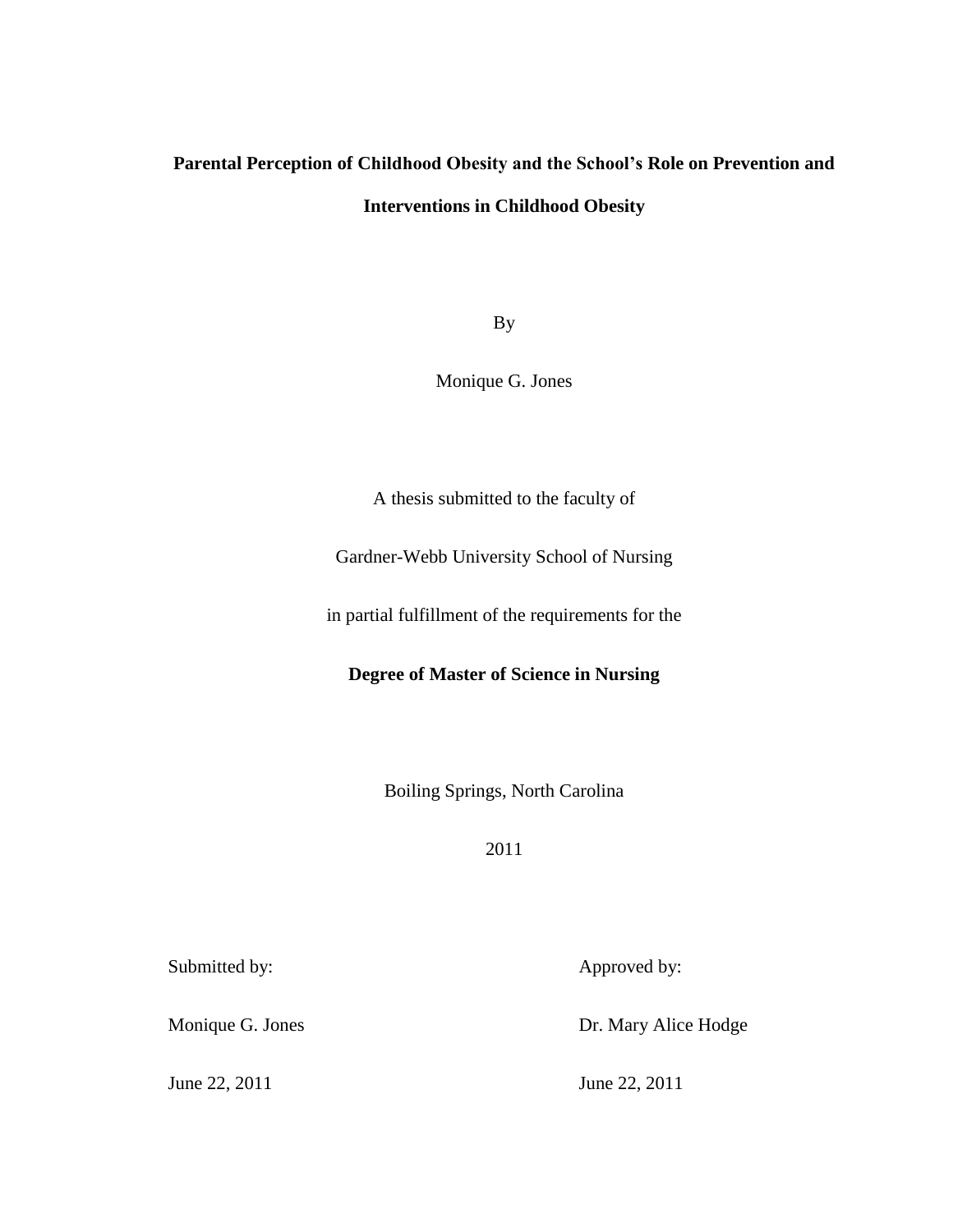#### **ABSTRACT**

Childhood obesity is a major health crisis that is becoming an epidemic among children and adolescents. Interventions must begin early and focus on prevention strategies to achieve the goal of increasing quality years of life for today's children and families. Parents with children in a local after school Boys & Girls club were surveyed regarding their perception of childhood obesity, the causes of childhood obesity, and the school's role in the prevention and treatment of childhood obesity. More than 90% of the participants identified inactivity, poor eating behavior, eating too much, and lack of money to buy nutritious foods as the main causes of childhood obesity. Participants agreed that physical education classes and elimination of junk food machines in schools is a strategy towards the school's role in prevention and treatment of childhood obesity. All participants agreed that normal weight is important to the health of children in the study.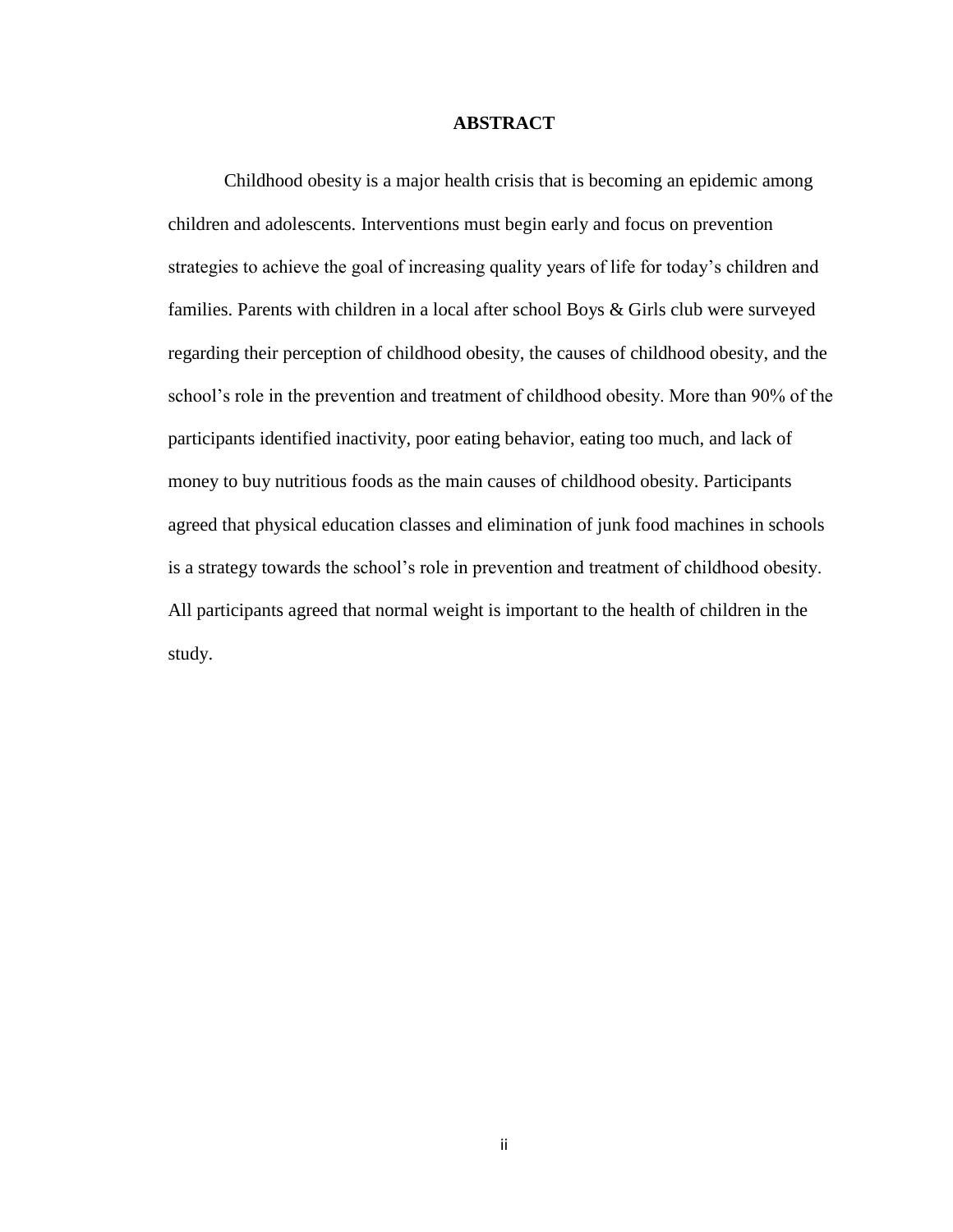Copyright © 2011 by Monique G. Jones All rights reserved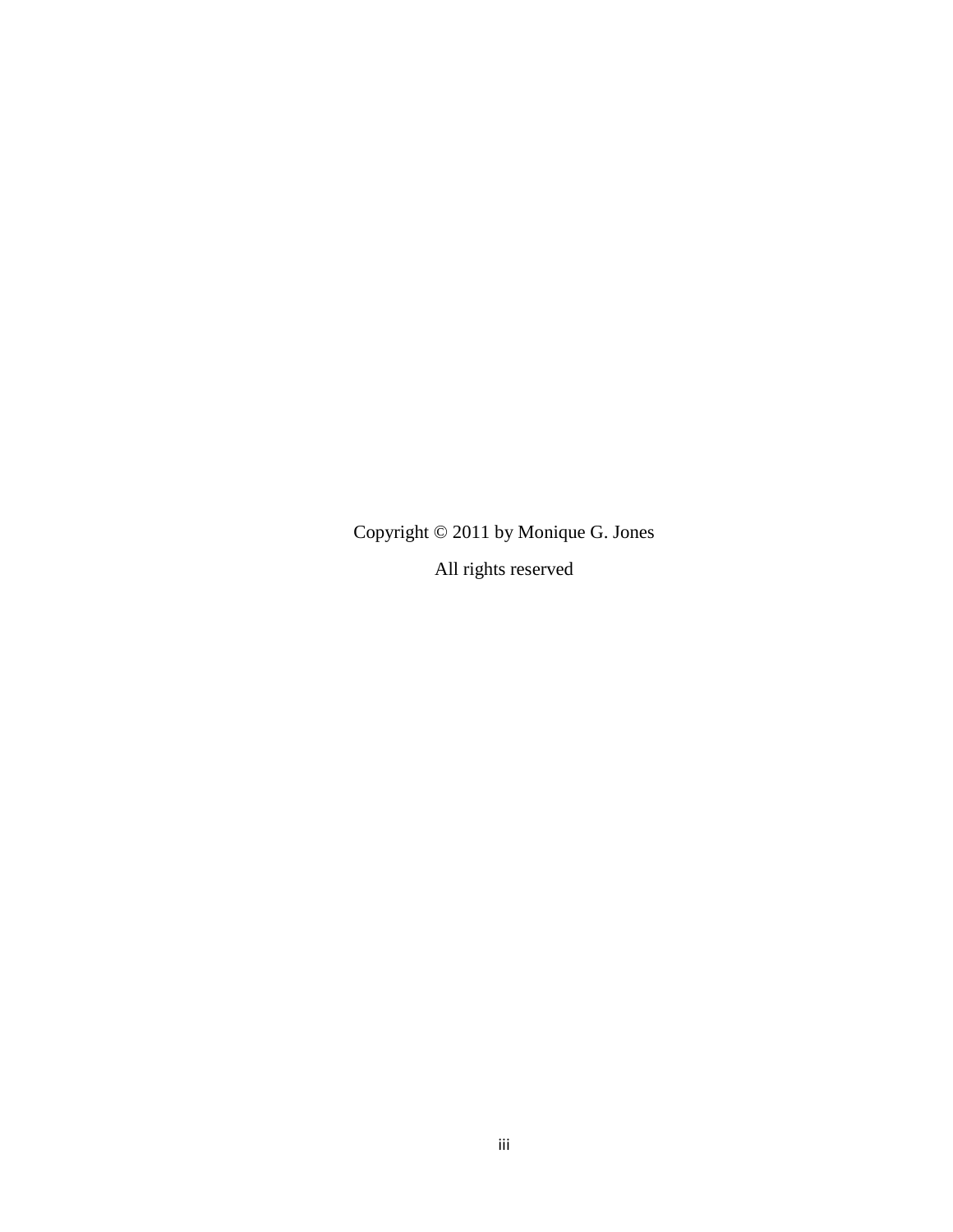## **ACKNOWLEDGEMENTS**

I would like to give my deepest thanks to my family, friends, and professors for all the love and support I received throughout this study. I would like to give my greatest thanks to my husband, Furman, for allowing me to go forth with a desire of mine and keeping our family floating while I worked on my Master's degree. I would like to thank my children, Grant, Alaina, and Taylor for their understanding and helping out while I worked towards obtaining my goal.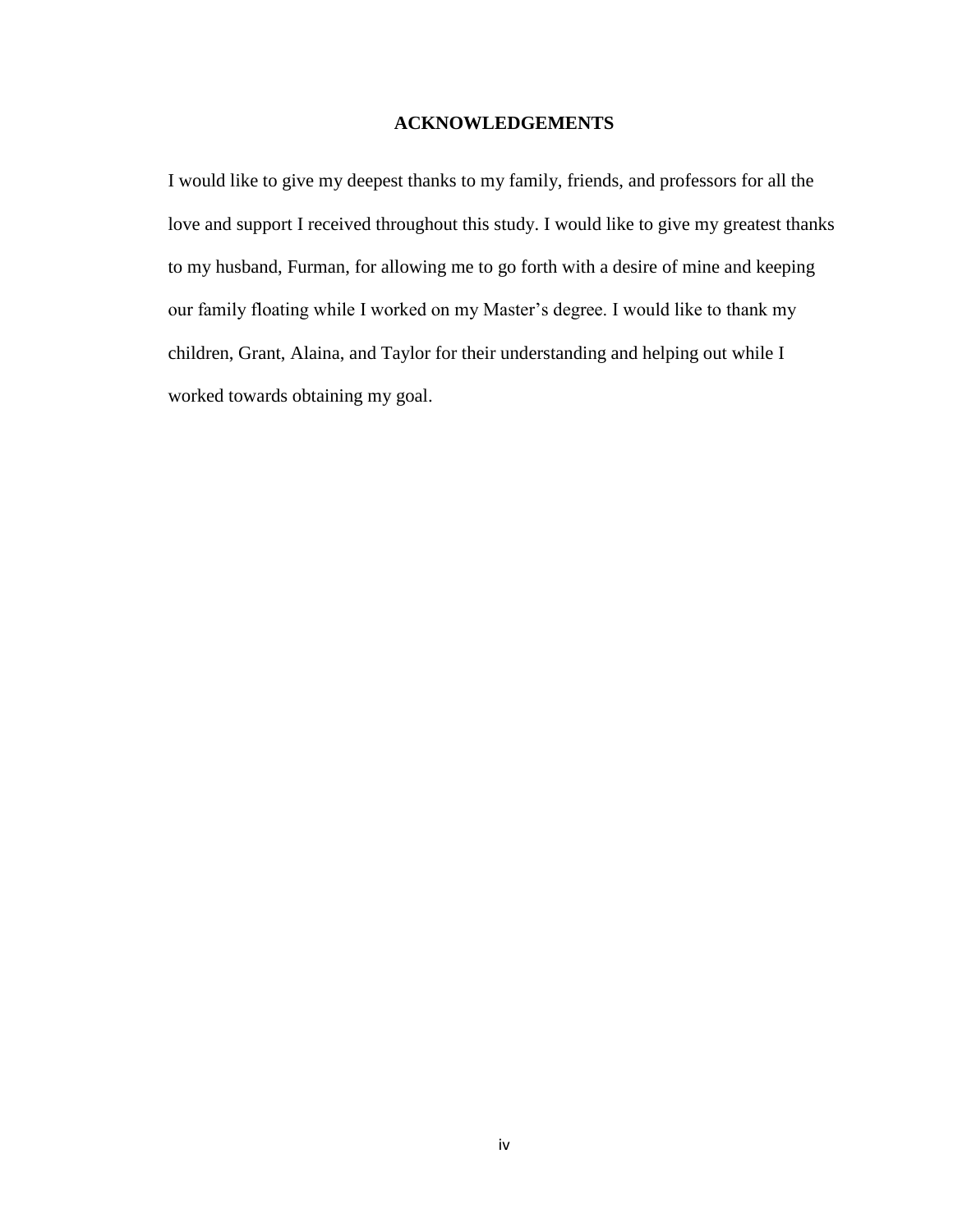| .25 |
|-----|
| .25 |
|     |
|     |

# **TABLE OF CONTENT**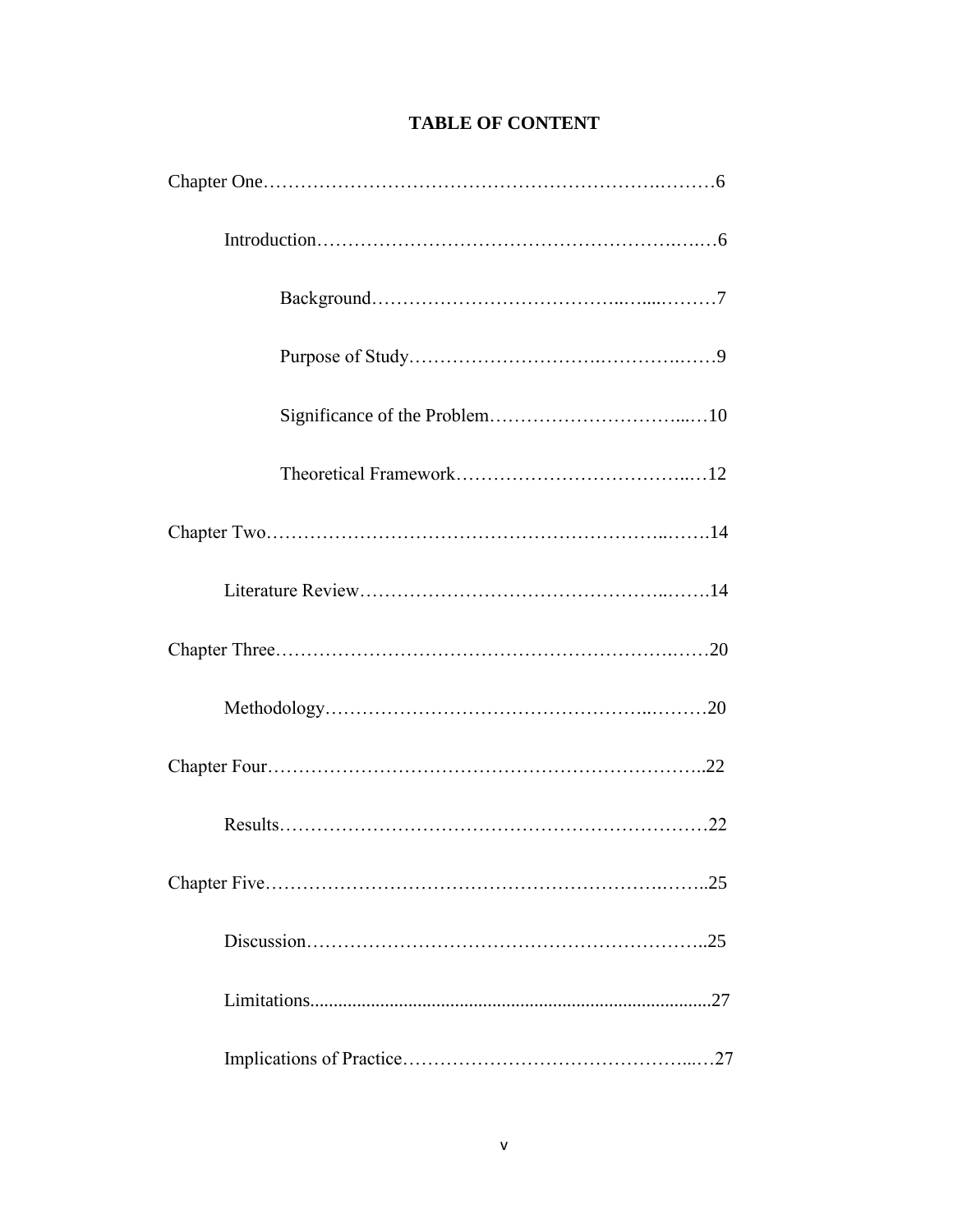|  | Appendix AInformed Consent (Cover Letter)31        |
|--|----------------------------------------------------|
|  | Appendix BTool with Author Approval32              |
|  | Appendix CDemographic Information forms35          |
|  | Appendix DParents' Perception Questionnaire38      |
|  | Appendix EGWU Institutional Review Board40         |
|  |                                                    |
|  | Table 1Demographic data of Parent's41              |
|  | Table 2Demographic data of Children42              |
|  | Table 3Parents' Perceptions of Childhood Obesity43 |
|  | Table 4Parents' Perceptions of Causes of Obesity44 |
|  | Table 5Parents' Perceptions of School's Role45     |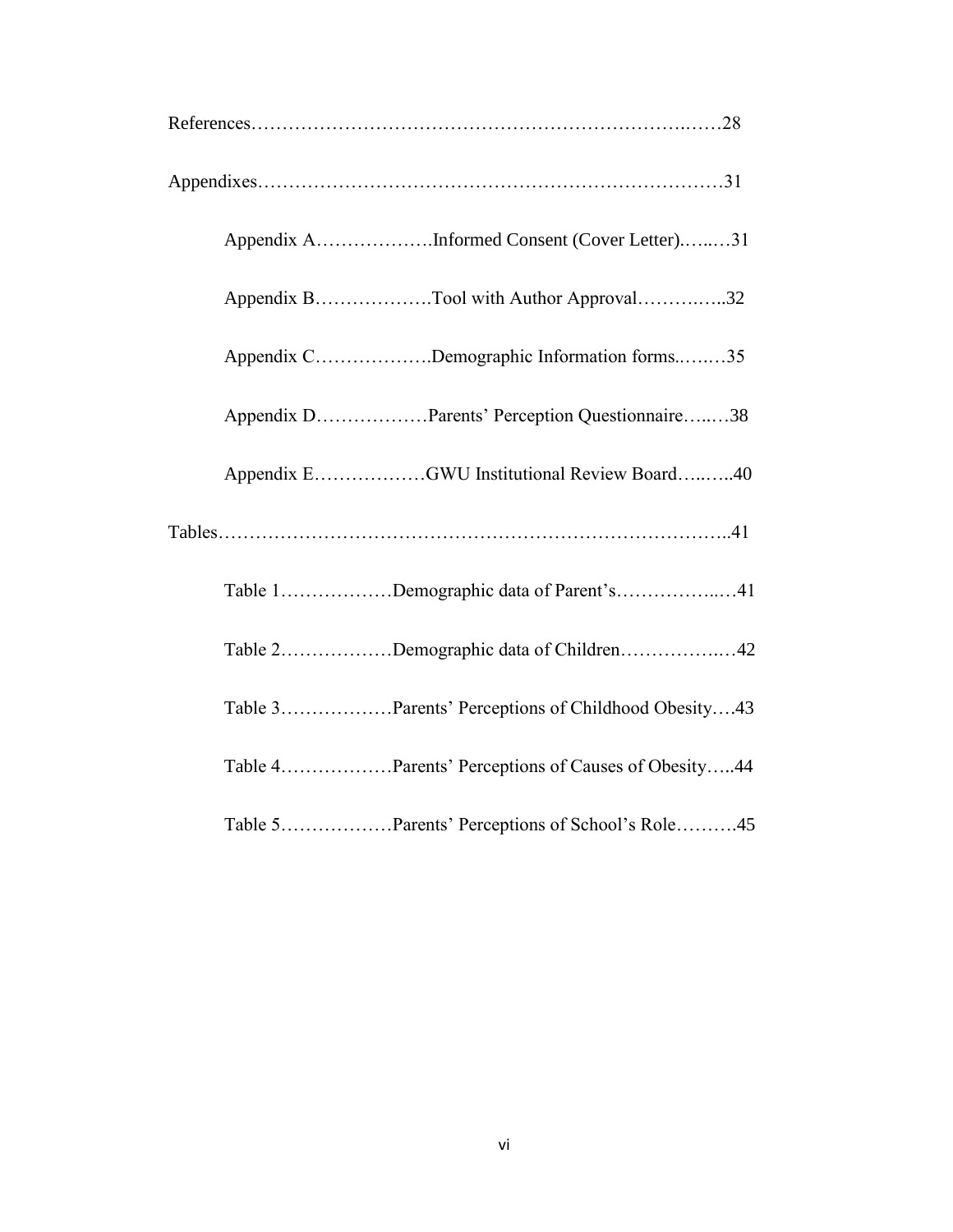#### **CHAPTER ONE**

#### **INTRODUCTION**

Childhood obesity is one of the most pressing health threats facing the United States. Over the past 30 years, the prevalence of obesity has nearly tripled for children 2 to 5 years of age and youth 12 to 19 years of age, and it has quadrupled for children 6 to 11 years old. Obesity in children is a serious and worsening problem that will have dramatic health effects on future generations. Obesity itself is a complex disease, and additional insight is required to design effective preventive programs. However, because of the seriousness of the problem, preventive efforts must begin immediately and continue to be modified as we learn more about the etiology of the obesity epidemic. Behaviors related to diet and physical activity are established early in life, and modeled by family members making early prevention efforts addressing children and their family members critical to prevent obesity. First Lady Michelle Obama has placed the childhood obesity epidemic where it belongs for the first time in United States history- on center stage by initiating a program called "Let's Move" (Wellspring Camp, 2010). The program involves getting parents better informed about nutrition and exercise, improving the quality of food in schools, making healthy foods more affordable and accessible for families, and focusing more on physical education. Childhood obesity has long-lasting and serious negative health consequences that may affect the health of future generations; efforts must begin immediately to mount a unified and cooperative strategy to prevent obesity in children.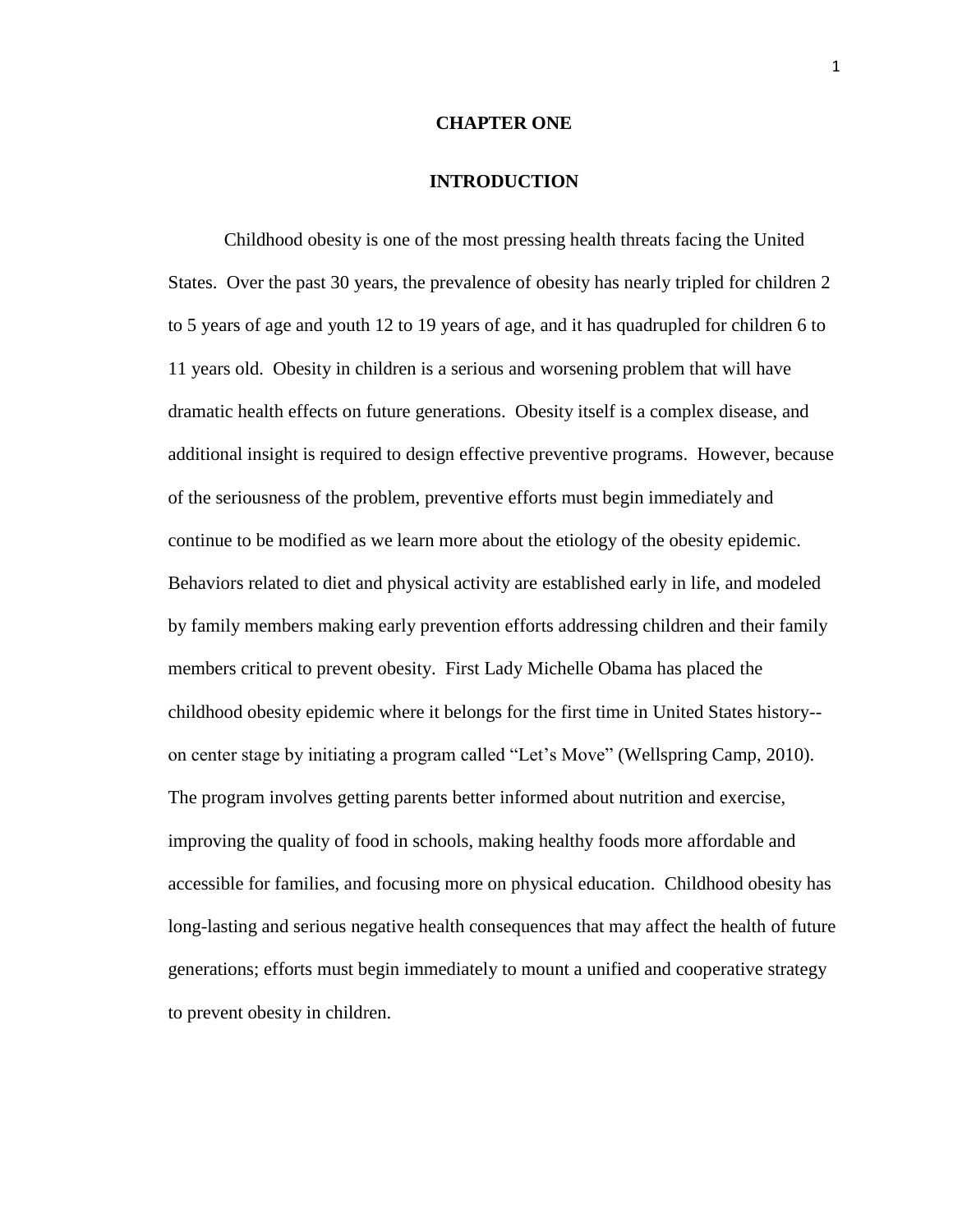#### **BACKGROUND**

Obesity is a major public health problem for children in the United States and worldwide. The prevalence of overweight and obesity in children and adolescents is higher than it was 20 years ago in all racial/ethnic groups, and the rate of childhood obesity is increasing yearly, particularly among low-income and minority children. The epidemic of obesity is of such concern that *Healthy People 2010* has deemed obesity and overweight collectively as one of the 10 leading health indicators that measure the success of the United States in "increasing quality years of life and eliminating health disparities" among Americans (U.S. Department of Health and Human Services, 2000). The Centers for Disease Control and Prevention (CDC) uses a measurement called percentile of Body Mass Index (BMI) to define overweight and obesity in adolescents and children. Childhood overweight problem which is BMI between  $85<sup>th</sup>$  and  $95<sup>th</sup>$ percentile on growth chart and obesity of BMI more than  $95<sup>th</sup>$  percentile are among the fastest growing epidemics in the United States (CDC, 2010). It is clear that obesity in children is easy to recognize, however the challenge lies in identifying the underlying risk factors for obesity and eliminating the barriers that prevent children from attaining a healthy weight. Prevention is the key to controlling the current epidemic of childhood obesity. It is such a serious problem that preventive efforts must begin and continue to be modified as more research is gained about the specific causality of the alarming increase in childhood obesity prevalence. To prevent childhood obesity, more research is needed to better define the critical periods in childhood for obesity development, to identify the factors that promote the onset and persistence of obesity during these vulnerable periods. With further research, effective intervention strategies can also combat childhood obesity.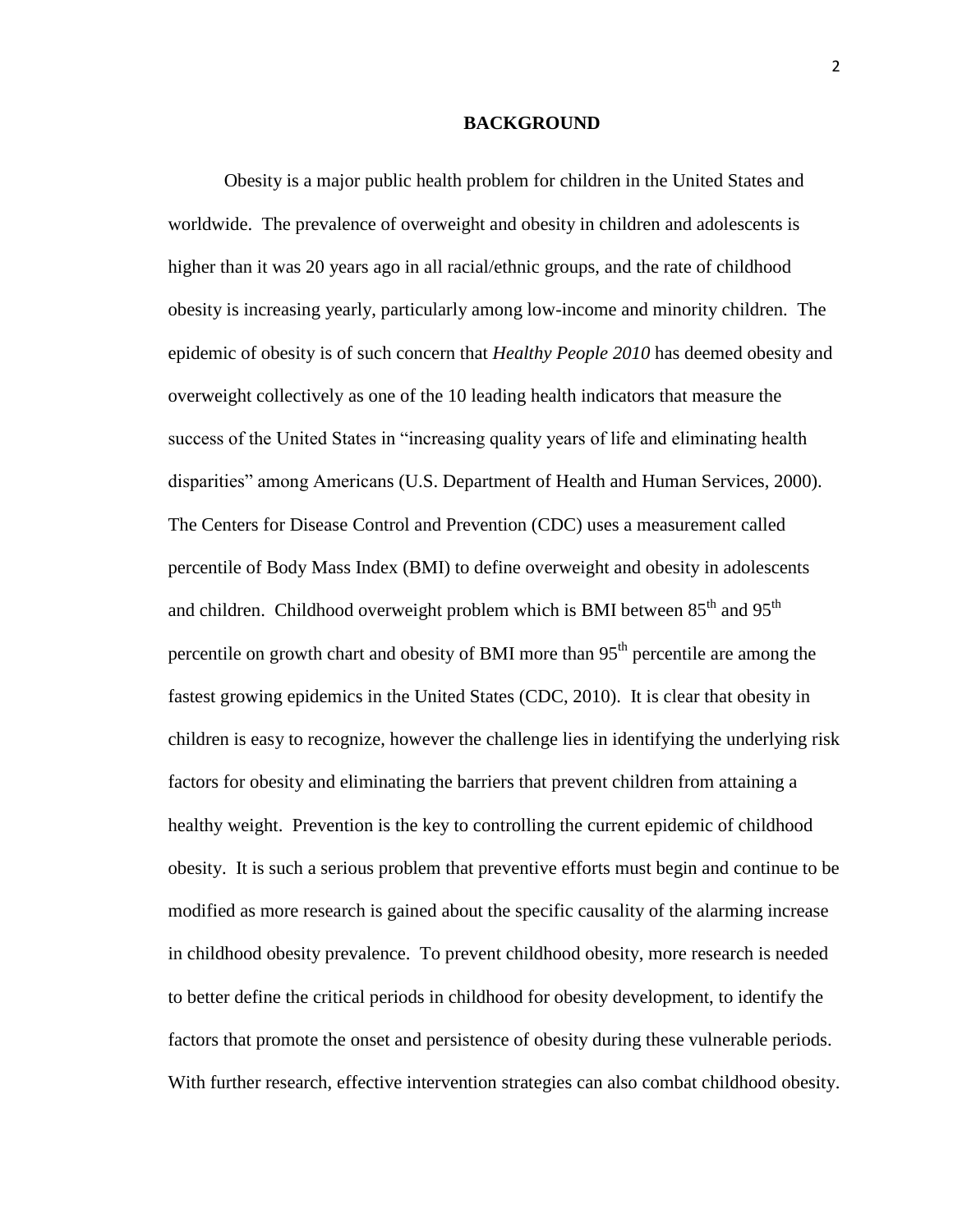Interventions must begin early and must focus on prevention to achieve the goal of increasing quality years of life. Currently there is the lack of unified strategy that incorporates intervention methods proven to be effective. There is a low level awareness of the childhood obesity problem and by the low priority it is given in communities and at the state and national levels. Successful interventions can be effective in promoting increased activity, healthy food choices, and positive behavior to overcome childhood obesity. Increasing energy output through increased physical activity plays an important role in preventing and reducing obesity related illnesses. Early prevention efforts addressing children and their families are important to prevent obesity. The ideal obesity prevention program should include a healthy diet, and exercise curriculum.

### **PURPOSE OF THE STUDY**

Childhood obesity is a major health crisis that is becoming an epidemic among children and adolescents. It is estimated that over 12 million American children ages 2- 19 years of age are overweight, primarily females. Interventions must begin early and focus on prevention strategies to achieve the goal of increasing quality years of life for today's children and families. The purpose of this proposed study is to examine the contributing factors to childhood obesity, parental perceptions of childhood obesity and the school's involvement and to identify prevention strategies in controlling this epidemic. The obesity epidemic occurs disproportionately in African American children making obesity prevention essential in this population. The proposed study will educate children ages 5 to 12 years of age and their families in prevention strategies and early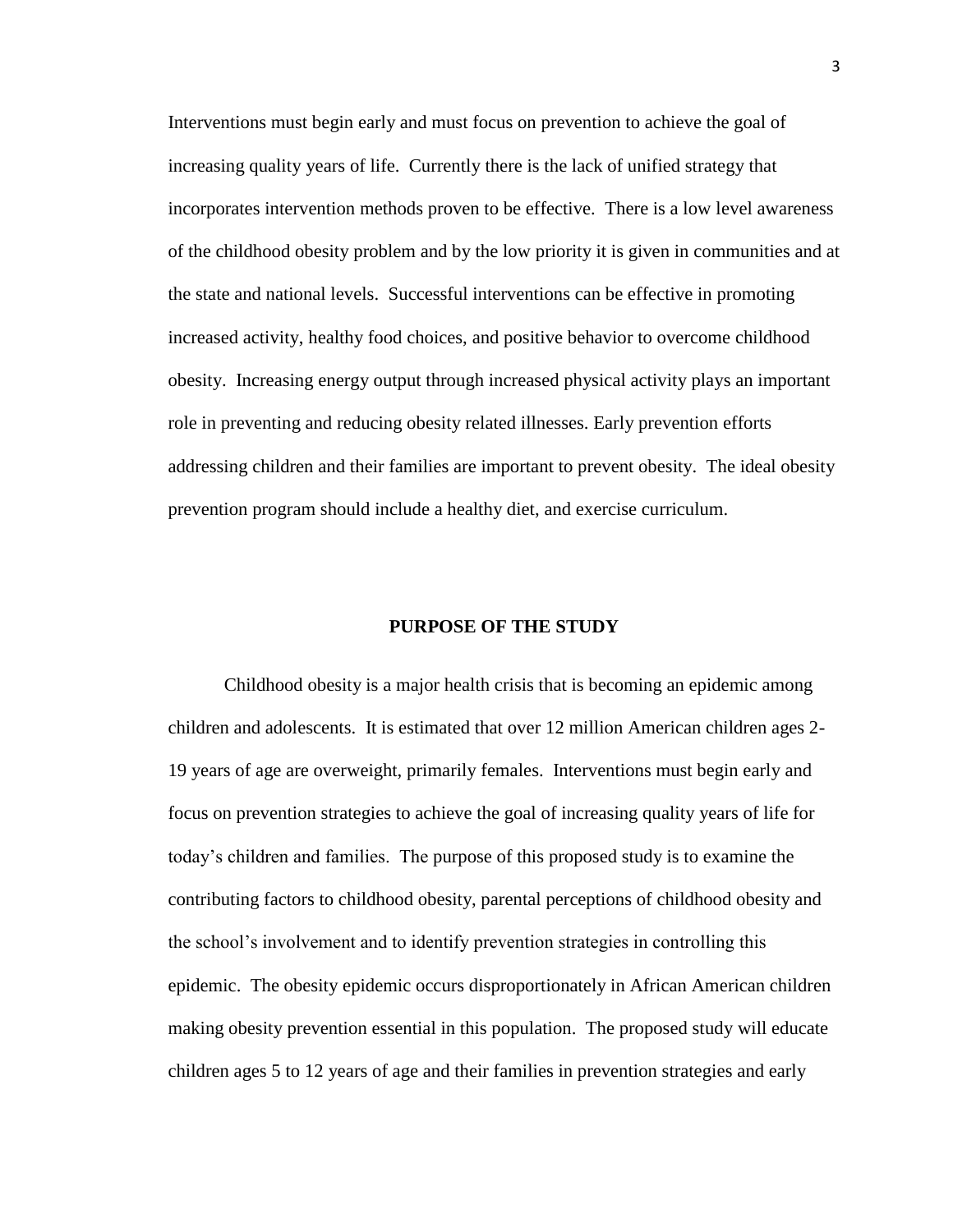intervention techniques in a community setting in the piedmont region of South Carolina. The intent of the proposed study is to identify factors that will decrease the prevalence of childhood obesity through prevention and early intervention.

#### **SIGNIFICANCE OF THE PROBLEM**

Childhood obesity is a significant threat to the long-term health and well-being of American children. Obesity contributes to a significant burden in terms of chronic diseases, rising healthcare costs, and disability and premature death. Childhood obesity has significant medical, psychological, and economic ramifications. The medical consequences of obese children have resulted in a higher prevalence of high blood pressure, early development of atherosclerosis; type 2 diabetes mellitus, fatty liver disease, polycystic ovary disorder, heart disease, high cholesterol, orthopedic disorders, asthma, sleep apnea and psychiatric disorders, such as depression, social isolation and eating disorders. Although these illnesses are more common among adults, they all have been identified in children and at an increasing rate associating adult overweight and obesity complications both short and long term now and in the future as adults. The economic issues associated with childhood obesity places a burden on the United States. In the United States, childhood obesity affects approximately 12.5 million children and teens, which accounts for 17% of that population (Bell, Rogers, Dietz, Ogden, Schuler, & Popovic, 2011). The expenditure is on the rise and would augment at a faster rate due to increasing prevalence of the obesity, and creation of more programs targeted at the prevention and treatment of this problem. The related hospital cost of obesity-associated diseases in children 6 to 17 years of age increased over a 20-year period from \$35 million to \$127 million, while at the same time the prevalence of obesity increased from 10% to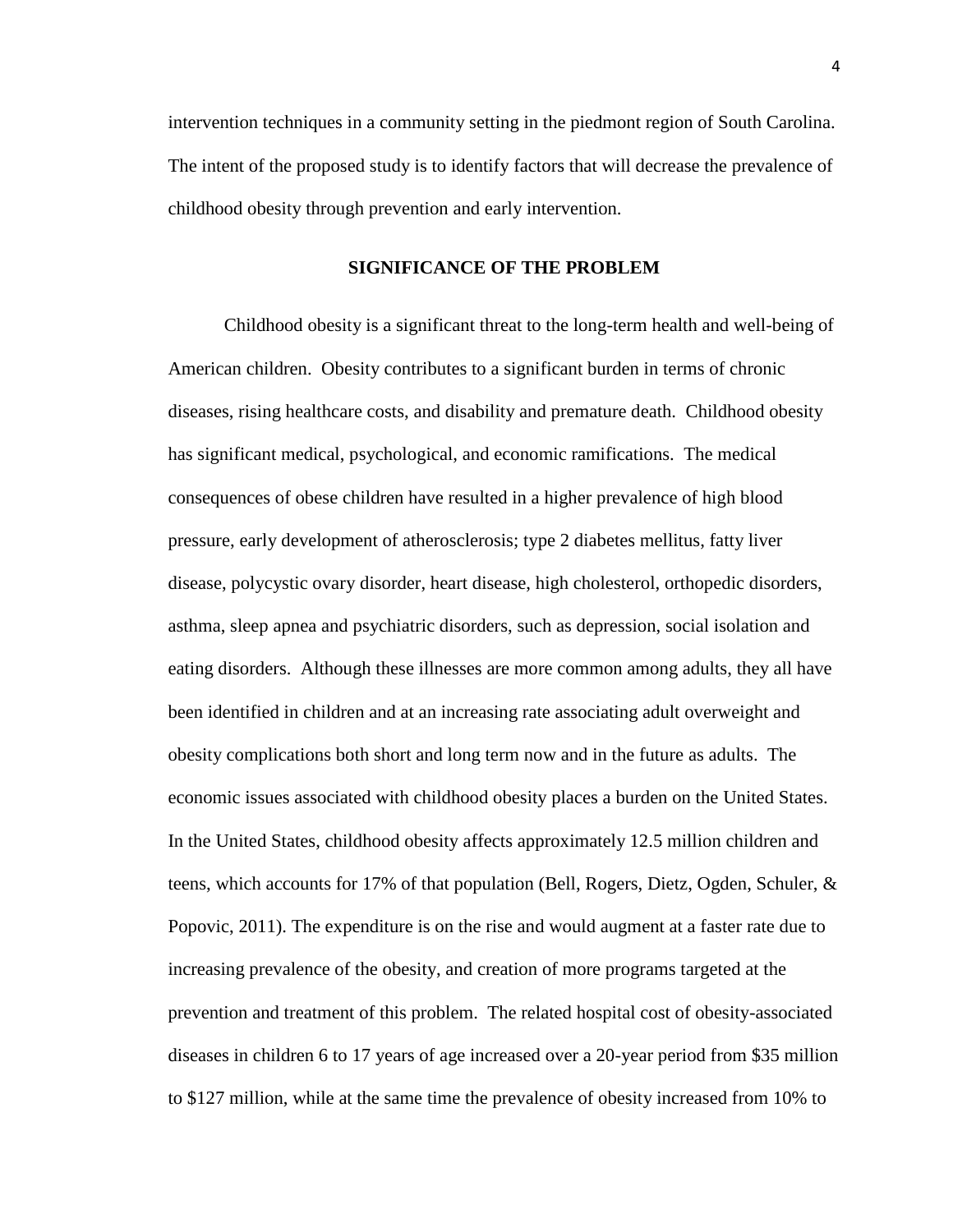17.1% for children aged 2 to 19 years of age (CDC, 2006). Medical costs associated with overweight and obesity involves both direct and indirect costs which include preventive, diagnostic, and treatment services related to obesity, as well as morbidity and mortality cost. In addition to the medical consequences and economic burden, the psychosocial consequences consist of decreased health-related quality of life, lower body satisfaction, lower physical appearance, decrease self-esteem and issues with self-concept, body image, and peer relationships. Overweight children experience more teasing and bullying in peer relationships which increases the risk for depressed adolescents. Quality school physical education programs that keep children moving the majority of their time in physical education class should be implemented.

#### **RESEARCH QUESTIONS**

The research questions in the proposed study, "Parental Perception of Childhood Obesity and the School's Role on Prevention and Interventions in Childhood Obesity" are: (a) Parental perceptions of causes of childhood obesity and the school's role in the prevention and treatment; and (b) can prevention and early interventions decrease the prevalence of childhood obesity?

#### **DEFINITION OF TERMS**

#### *Conceptual Definition*

Childhood obesity: a condition where excess body fat negatively affects a child's health or wellbeing (CDC, 2010).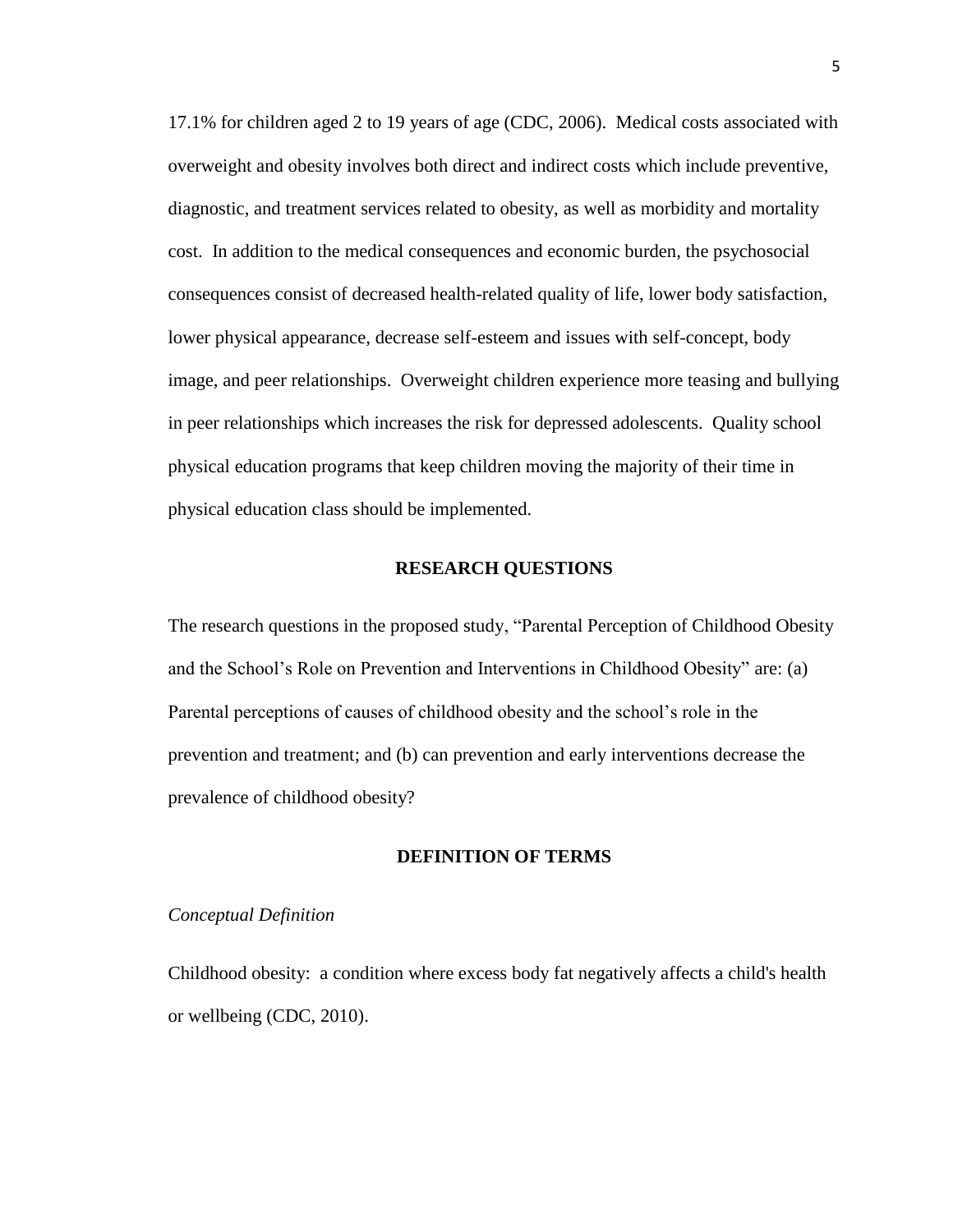The Body Mass Index (BMI): a measure of body fat based on height and weight, Age-Growth chart and a questionnaire were the tools used to evaluate parental perception to measure childhood obesity.

Age-growth charts: tools that contribute to forming an overall clinical impression for the child being measured that consist of a series of percentile curves that illustrate the distribution of selected body measurements in children.

### **THEORETICAL FRAMEWORK**

The Health Promotion Model (HPM) (1982) is the theoretical framework used in the proposed study. The theory is of Mid-Range Theories by Nola Pender using the Health Promotion Model. The HPM is based on the understanding that an individual will take a health promoting action. HPM theoretical proposition statements derived from the model provide a basis for investigative work on health behaviors. The HPM exhibits a positive affect toward a behavior results in greater perceived self-efficacy, which can in turn, result in increased positive affect. Persons are more likely to commit to and engage in health-promoting behaviors when significant others model the behavior, expect the behavior to occur, and provide assistance and support to enable the behavior. The HPM applies to childhood obesity because it provides a framework in which to understand selfinitiated reconfiguration of person-environment interactive patterns is essential to behavior change. The HPM focuses on understanding and addressing variables that are most predictive of given health behaviors. In this study, the Health Promotion Model addresses childhood obesity concepts in the following manner: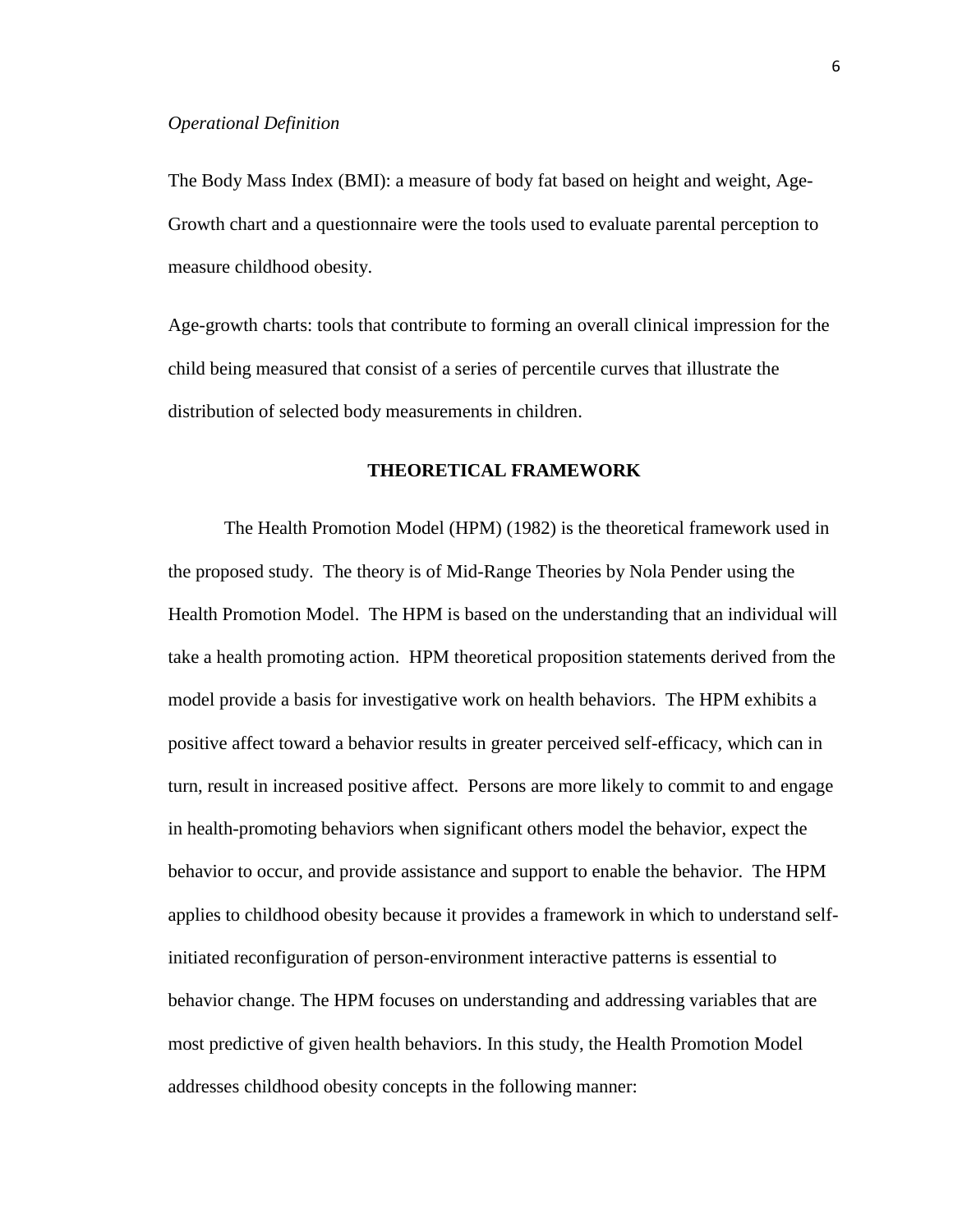- 1. Perceived benefits are parents and school workers can increase commitment to and engagement in health-promoting behavior.
- 2. Perceived barriers are prior behaviors and inherited and acquired characteristics influences beliefs, affect, and enactment of health-promoting behavior.

Parental involvement creates a supportive environment and helps promote a healthy eating habit of eating the recommended servings of fruits and vegetables, and physical activities every day. Persons are more likely to commit to and engage in healthpromoting behaviors when significant others model the behavior, expect the behavior to occur, and provide assistance and support to enable the behavior.

Childhood obesity continues to increase even with awareness as a national health crisis. Current statistics regarding the growth of childhood overweight are alarming, especially in light of the potential short and long term health consequences. It is clear that interventions must begin early and must focus on prevention to achieve the goal of increasing quality years of life. Focusing on children at risk for obesity and parentfocused interventions can increase a change for health behaviors to decrease the epidemic of childhood obesity. Using the age-growth chart and assessing BMI's of at risk children is a positive step forward in addressing the issue early on and setting up interventions to promote healthy food selections, healthy lifestyle choices, increase physical activity and parental involvement.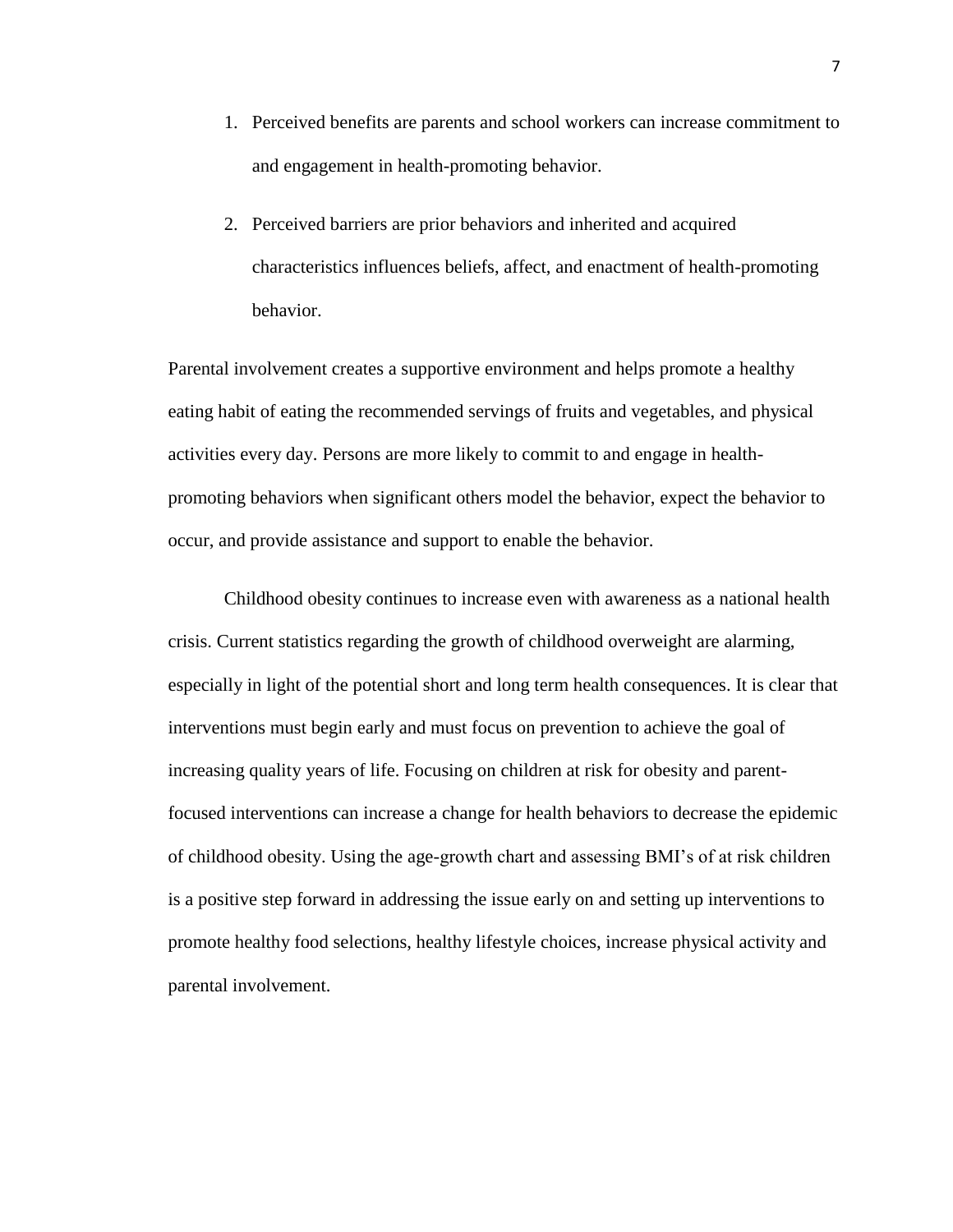#### **CHAPTER TWO**

#### **Literature Reviews**

 Childhood obesity is a major health crisis that is becoming an epidemic among children and adolescents. A review of literature revealed numerous studies addressing childhood obesity among children and adolescents. A descriptive study was conducted by Murphy and Polivka (2007), to gain an understanding of parental perceptions of the school's role in addressing childhood obesity. Parents with a school-age child in a suburban latchkey program were surveyed regarding their perceptions of childhood obesity, body mass index, and the schools role in prevention and treatment of obesity. A convenience sample of 117 surveyed participants was used in the study. The researchers found that more than 80% of the participants identified inactivity, poor eating behavior, lack of parental control in what children eat, and eating too much as the main causes of childhood obesity (Murphy and Polivka, 2007). Researchers identified that 36.2% of parents felt the schools were not doing enough and strongly supported units on nutrition and weight control, and that schools should eliminate junk food machines (Murphy and Polivka, 2007). By supporting these strategies, parents indicated that schools should have a role in childhood obesity (Murphy and Polivka, 2007).

 Fletcher, Cooper, Helms, Northington, and Winters (2009), conducted a descriptive, development pilot research study to develop the first weight control program and model specifically designed for African American children. A random target sample of 12 females and males, ages 13-17, with body mass index (BMI) >25 was used in the study. The researchers revealed a decrease in waist girth of greater than 4 inches, a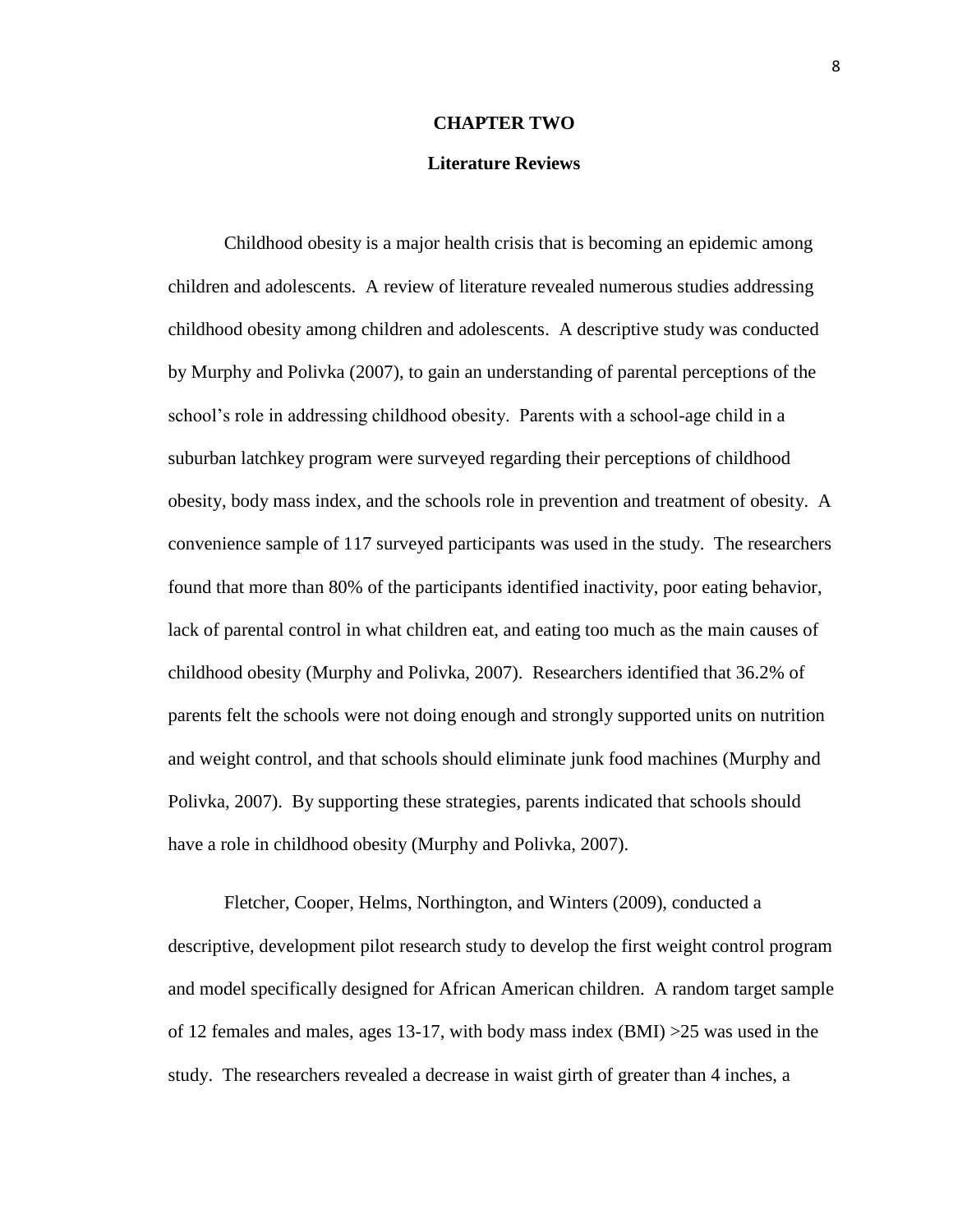decrease in BMI, and positive behavioral changes. It is important to improve the health of the participants with emphasis on weight control and reduction to reduce adverse health outcomes in African American children. The participants learned lifelong healthy behaviors that could reduce the risk for weight related diseases through healthy lifestyle choices and increased physical activity (Fletcher, Cooper, Helms, Northington, and Winters, 2009).

Lown and Braunschweig (2008) utilized a cross-sectional study to examine the relationship of puberty, sedentary behaviors, and psychosocial influences with the intention for physical activity and level of physical activity in low income, overweight African American girls. A convenience sample of 72 African American girls was used in the study. African American girls have been found to have the lowest self-efficacy for physical activity as compared to African American boys and white girls and boys (Lown and Braunschweig, 2008). The researchers found that puberty in overweight African American girls was significantly associated with lower intention and lower self-efficacy; and high prevalence of sedentary activity which negatively influenced moderate activity (Lown and Braunschweig, 2008). The researchers identified that social support and health beliefs were significantly associated with intention for physical activity in this study (Lown and Braunschweig, 2008). Puberty, health beliefs for physical activity, and social support from parents and peers were significant predictors of intentions for physical activity in low-income, overweight African American girls (Lown and Braunschweig, 2008).

A descriptive-correlation study by Evans, Renaud, Finkelstein, Kamerow, and Brown (2006) examined changes in public attitudes about obesity in the context of a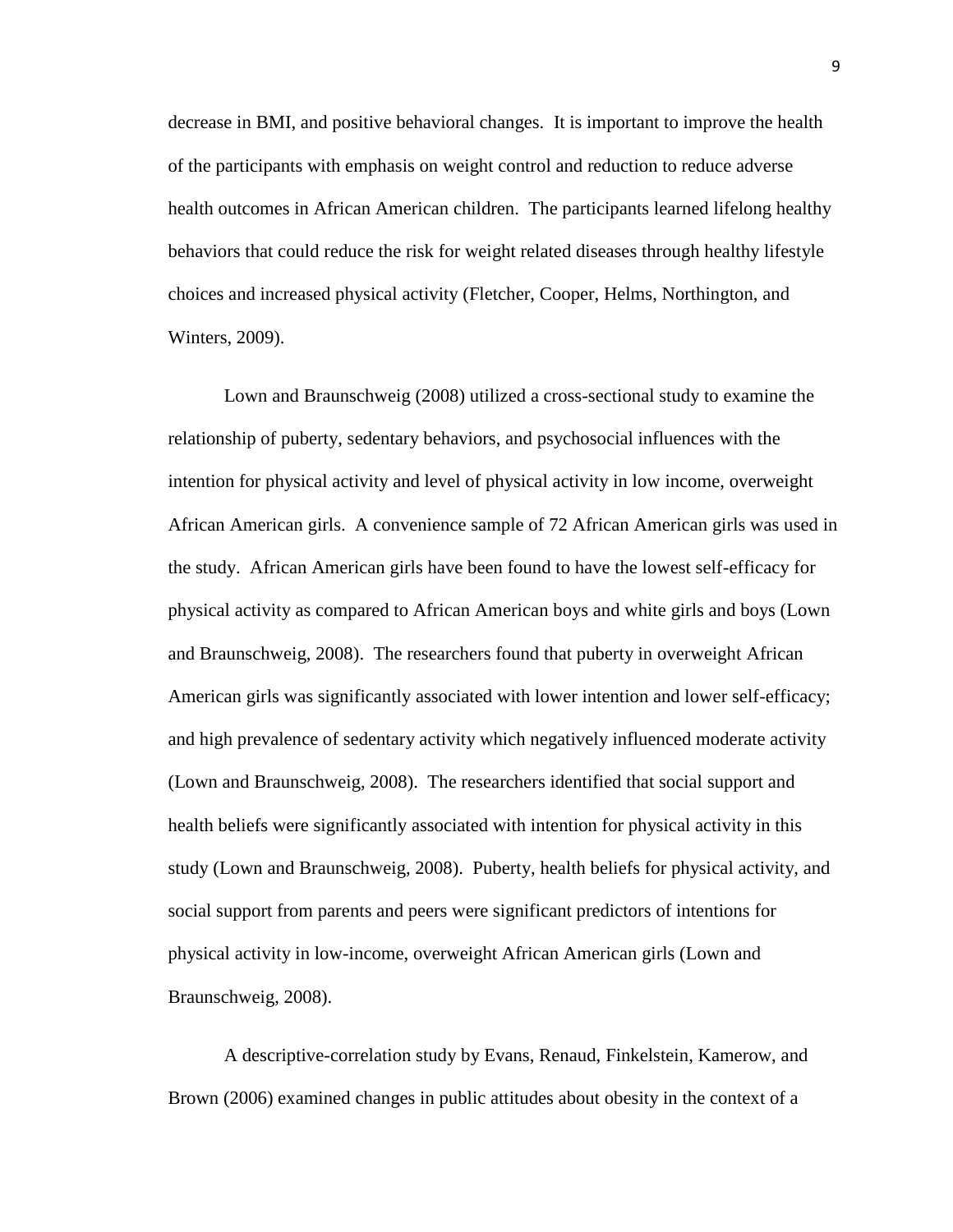changing social and policy environment around the issue compared to the prior survey. A randomized sample of 1139 United States households was used in the study. The researchers found that perceived health threat of childhood obesity increased between the two surveys. Support increased for interventions such as regulation of restaurant portions and fast food advertising. The study confirms that there is strong and growing public support for interventions aimed at reducing overweight and obesity among children and adolescents and wants action by governmental and other public health organizations to combat it (Evans, Renauld, Finkelstein, Kamerow, and Brown, 2006). So although increased public attention to childhood obesity may affect the public's intervention priorities, strategies that involve taxation remain largely unsupported (Evans, Renauld, Finkelstein, Kamerow, and Brown, 2006).

A descriptive study by Davis, Young, Davis, and Moll (2008) investigated the relationship between parental factors, family functioning, and childhood obesity. A convenience sample of 44 parents and 44 children volunteered for the study. The researchers found that family variables appear very important to the development of obesity. A significant relationship was observed between parental and child body mass index (BMI). Approximately 33% of the parents in the study were clinically diagnosed as depressed, and BMI and physical activity were significant predictors of this depression (Davis, Young, Davis, and Moll, 2008). If prevention and treatment are to be addressed in childhood obesity then parental depression should be further investigated. Interventions designed to increase parents ability to cope with depression might have an additive on programs designed to bring children weight under control (Davis, Young, Davis, and Moll, 2008).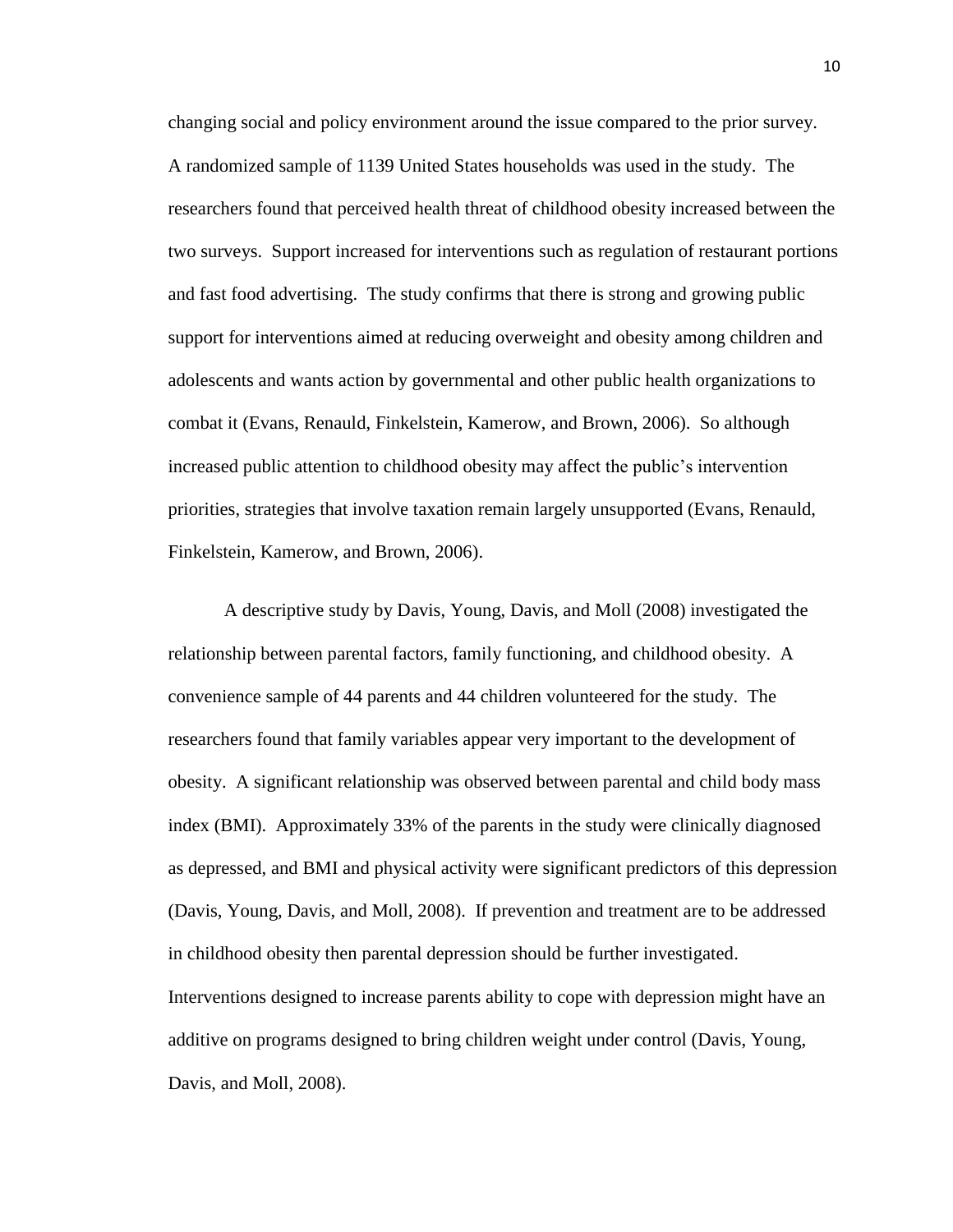Davis and Davis (2008) conducted a descriptive thematic framework study that examined the experience of childhood obesity from the perspective of African American children in Mississippi who were experiencing a body mass index (BMI) at the  $95<sup>th</sup>$  and higher percentile. A non-random sample of 17 African American children with BMIs at the  $95<sup>th</sup>$  percentile or higher, from ages 8-11 participated in the study. The researchers revealed that short and long term consequences of bullying and teasing of children who are obese, as well as the attitudes of educators of children who are obese need to be assessed and play a role in childhood obesity. Results revealed that children desire to lose the weight but may not have the mechanisms at home or school to support this desire (Davis and Davis, 2008). The researchers identified specific recommendations for advocates of a healthier lifestyle of all children include; 1) Mandatory activity and education programs, 2) Development, education, and implementation of family-centered fun, 3) Involvement with nutritionist with meal planning in settings where children socialized in dietary practices (Davis and Davis, 2008).

A descriptive study was conducted by Moyers, Bugle, and Jackson (2005) that examined school nurse perceptions of childhood obesity as a health risk and how they perceive their role in prevention, identification, and treatment of the condition. A randomized sample of 168 school nurses within the Missouri  $8<sup>th</sup>$  Congressional District was surveyed in the study, using a 55-item questionnaire. The researchers found that the majority of the nurses found counseling both children and their parents about weight loss to be difficult and felt incompetent in prescribing a weight loss program. School nurses in the study supported preventive interventions, but were less accepting of treatment and counseling for obese children in the school setting (Moyers, Bugle, and Jackson, 2005).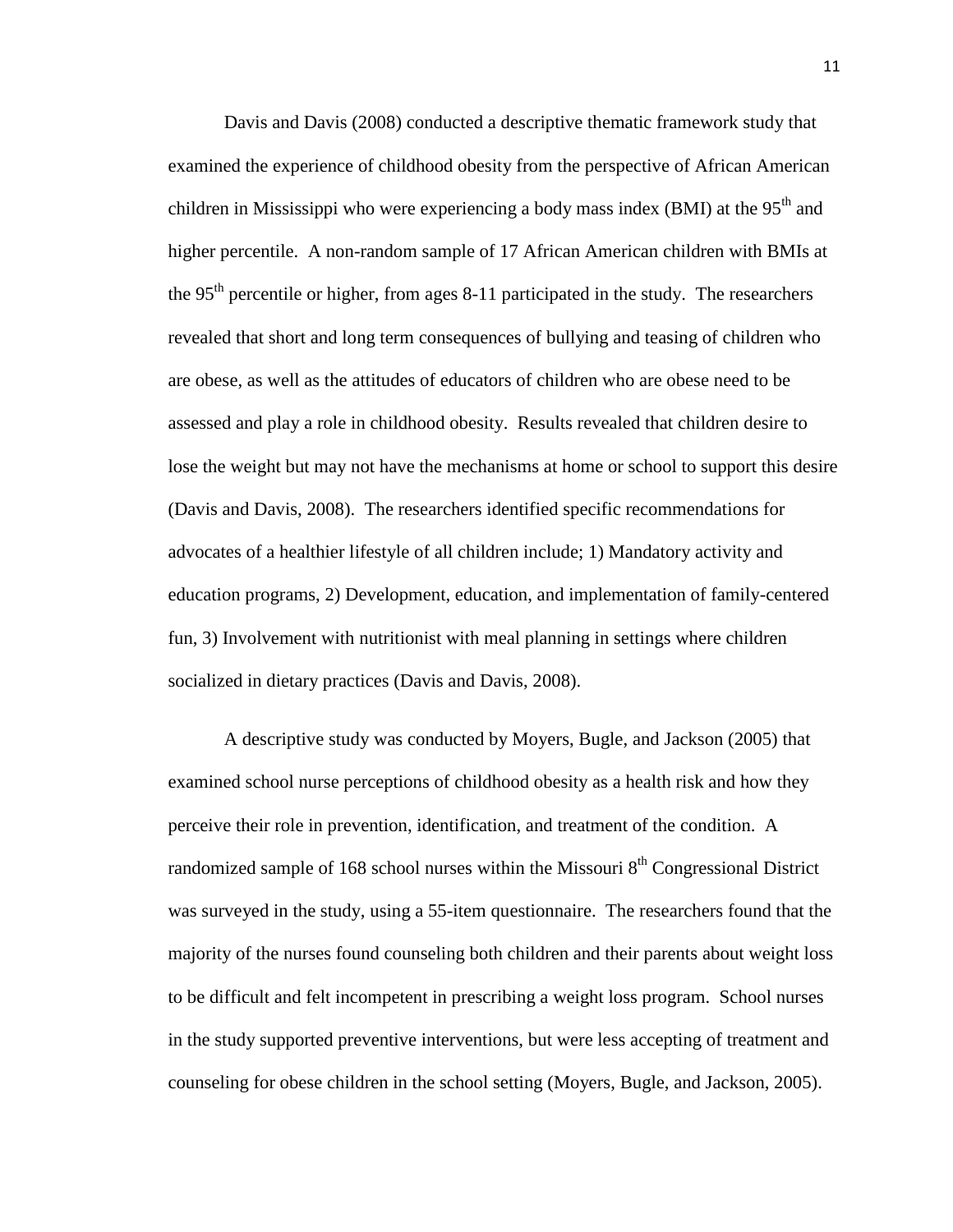The study identified that school nurses, by virtue of their access to the majority of the nation's children, have the potential to provide preventive education, as well as counseling and referral to children who are obese (Moyers, Bugle, and Jackson, 2005).

Nemet et al., (2005) conducted a randomized prospective study that examined prospectively the long term (1 year) effects of a brief (3 months) combined dietarybehavioral-physical activity intervention on body weight, body mass index (BMI), BMI percentile, body composition, habitual physical activity, fitness, and serum lipids among obese Israeli children and adolescents. A randomize sample of 24 obese intervention subjects and 22 obese control subjects was used in the study. The study found that after the 3 months, there were significant decreases in body weight, body fat percentage, serum total cholesterol level, LDL cholesterol level, and fitness in the intervention group versus the control group. After a one year follow-up, there were significant differences between the intervention group and control group in body weight and body fat percentage (Nemet et al., 2005). The researchers identified that these results highlight the importance of multidisciplinary programs for the treatment of childhood obesity and emphasize their encouraging long-term effects (Nemet et al., 2005).

A qualitative research study by Torre, Akre, and Suris (2002), investigated the opinions of different school stakeholders on the feasibility and acceptability of current obesity prevention strategies that could be implemented in Swiss schools. A total of 40 school representatives from 6 different stakeholders groups were used in the study that included school directors, physical education teachers, catering staff, school nurses, and health educators. Open-ended questions were used to determine opinions regarding current obesity prevention recommendations for healthy eating and physical activity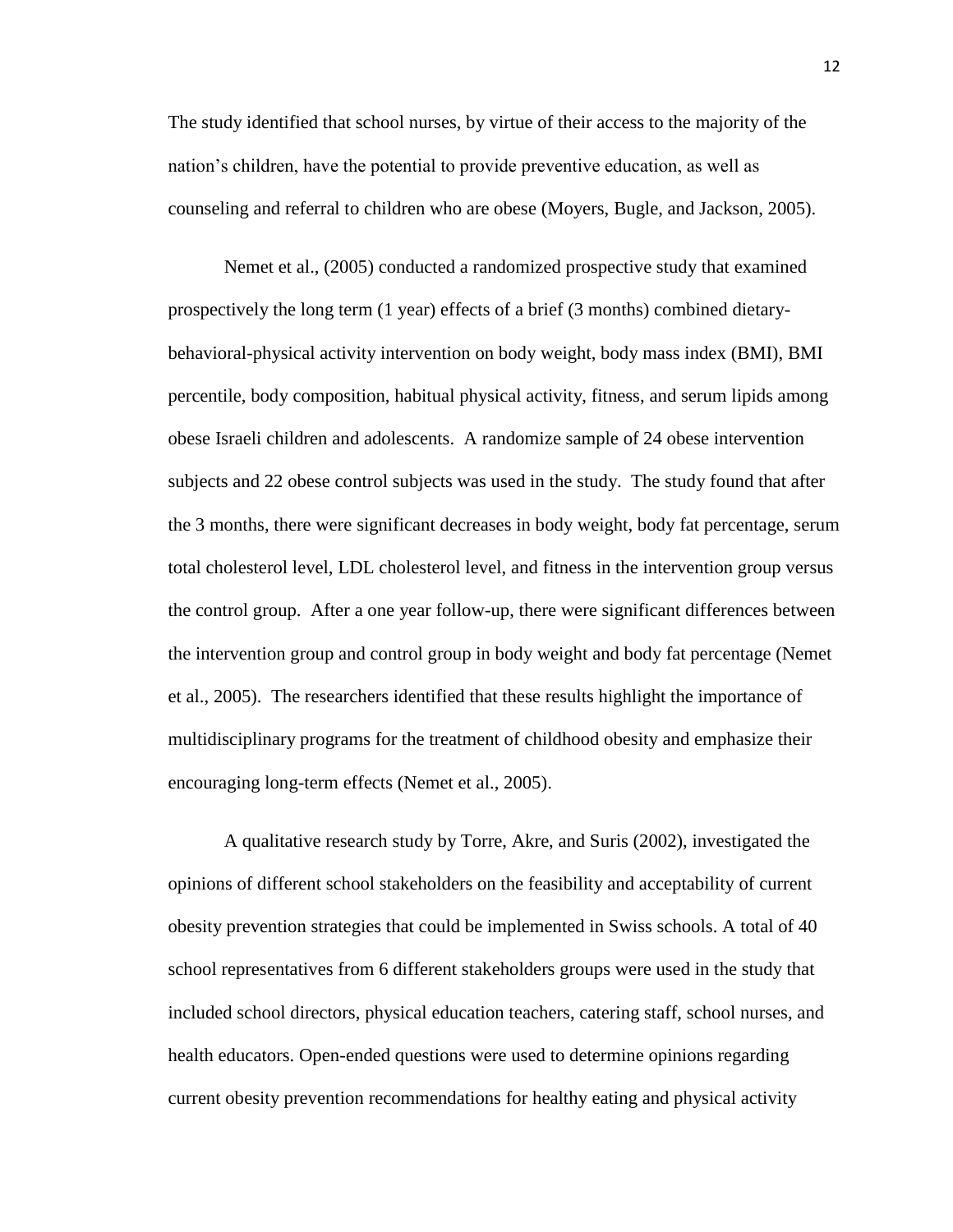promotion strategies. Results showed all participants approved the implementation of nutritional standards for food and drinks sold in schools, but thought that increasing the looks of healthy options was the best strategy to improve eating habits (Torre, Akre, and Suris, 2002). The researchers discovered that schools are a crucial setting to implement childhood obesity prevention strategies by encouraging healthy behaviors and to support and reinforce parents' efforts by spreading consistent and coherent health messages by school stakeholders. Successful implementation of current recommendations for obesity prevention in schools implies involving all of the stakeholders at an early stage of the project and adapting it to the local reality (Torre, Akre, and Suris, 2002).

Childhood obesity continues to increase even with awareness as a national health crisis. Current statistics regarding the growth of childhood overweight are alarming, especially in light of the potential short and long term health consequences. As noted by the prior studies, research shows that factors contributing to obesity are almost entirely modifiable on some level. It was important to conduct this study because specific behavior changes have been shown to result in positive outcomes, yet these changes have not been widely implemented. Addressing parental perceptions of childhood obesity and the school's role on prevention and intervention is just the stepping stone to reversing the issue. It is clear that interventions must begin early and must focus on prevention to achieve the goal of increasing quality years of life.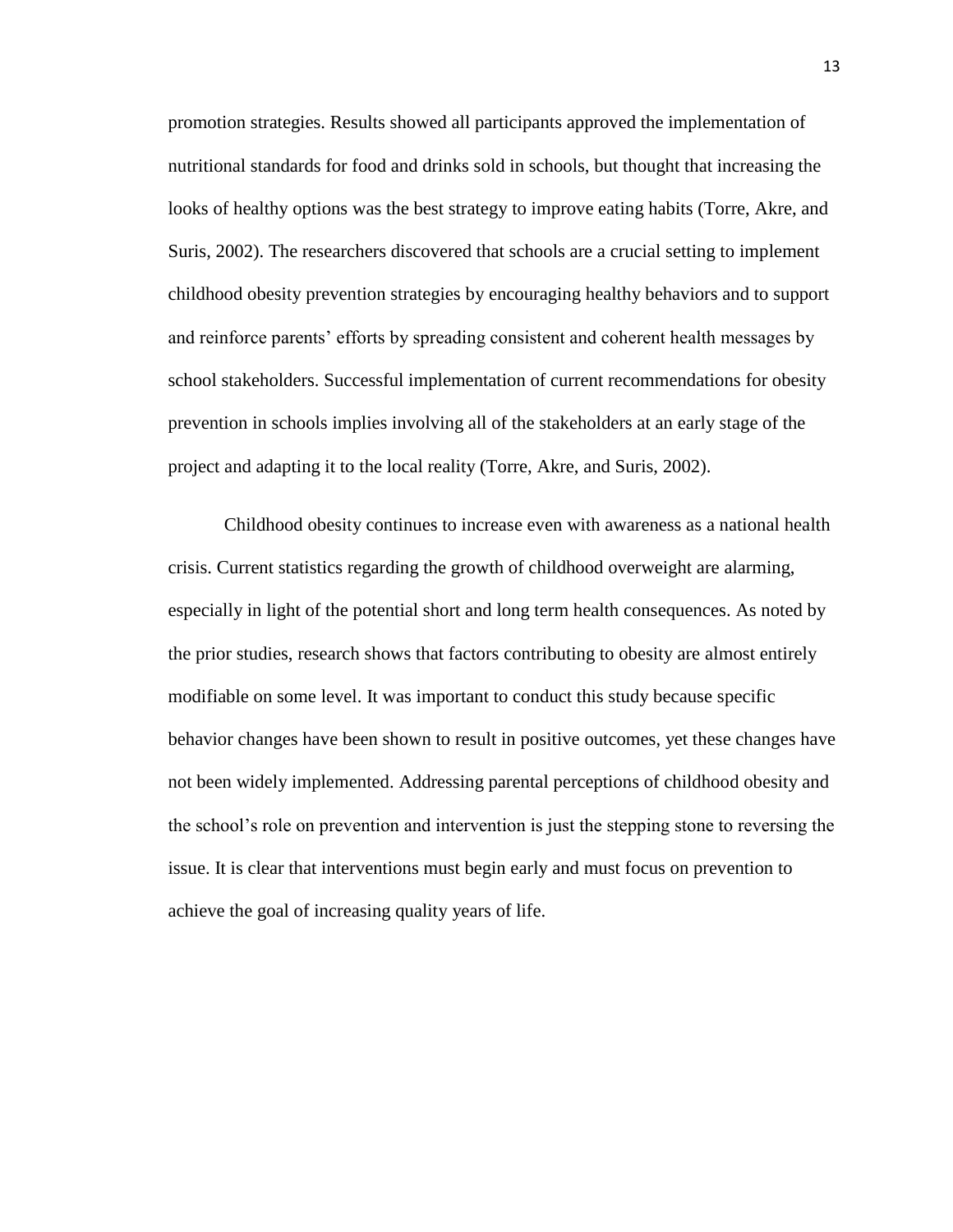#### **CHAPTER THREE**

#### **Methodology**

Childhood obesity is a major health crisis that is becoming an epidemic among children and adolescents. It is estimated that over 12 million American children ages 2- 19 years of age are overweight, primarily females. Interventions must begin early and focus on prevention strategies to achieve the goal of increasing quality years of life for today's children and families. The purpose of this study is to examine the contributing factors to childhood obesity, parental involvement, and to identify prevention strategies in controlling this epidemic. The obesity epidemic occurs disproportionately in African American children making obesity prevention essential in this population. The study will educate children ages 5 to 12 years of age and their families in prevention strategies and early intervention techniques in a community setting in the piedmont region of South Carolina. The intent of the study was to identify factors that will decrease the prevalence of childhood obesity through prevention and early intervention. The research design used in the study was a descriptive study design, to gain an understanding of parental perceptions, interventions, and preventive aims in addressing childhood obesity.

Prior to conducting the interviews, permission from the Internal Review Board (IRB) was obtained from Gardner-Webb University to pursue the proposed study on childhood obesity. The convenience sample population included children and adolescent ages 5 to 12 years of age and their parents at a local after-school program. Using the body mass index (BMI) and the growth chart, the criteria for the sample population was the BMI-for-age growth to be equal or greater than the  $95<sup>th</sup>$  percentile.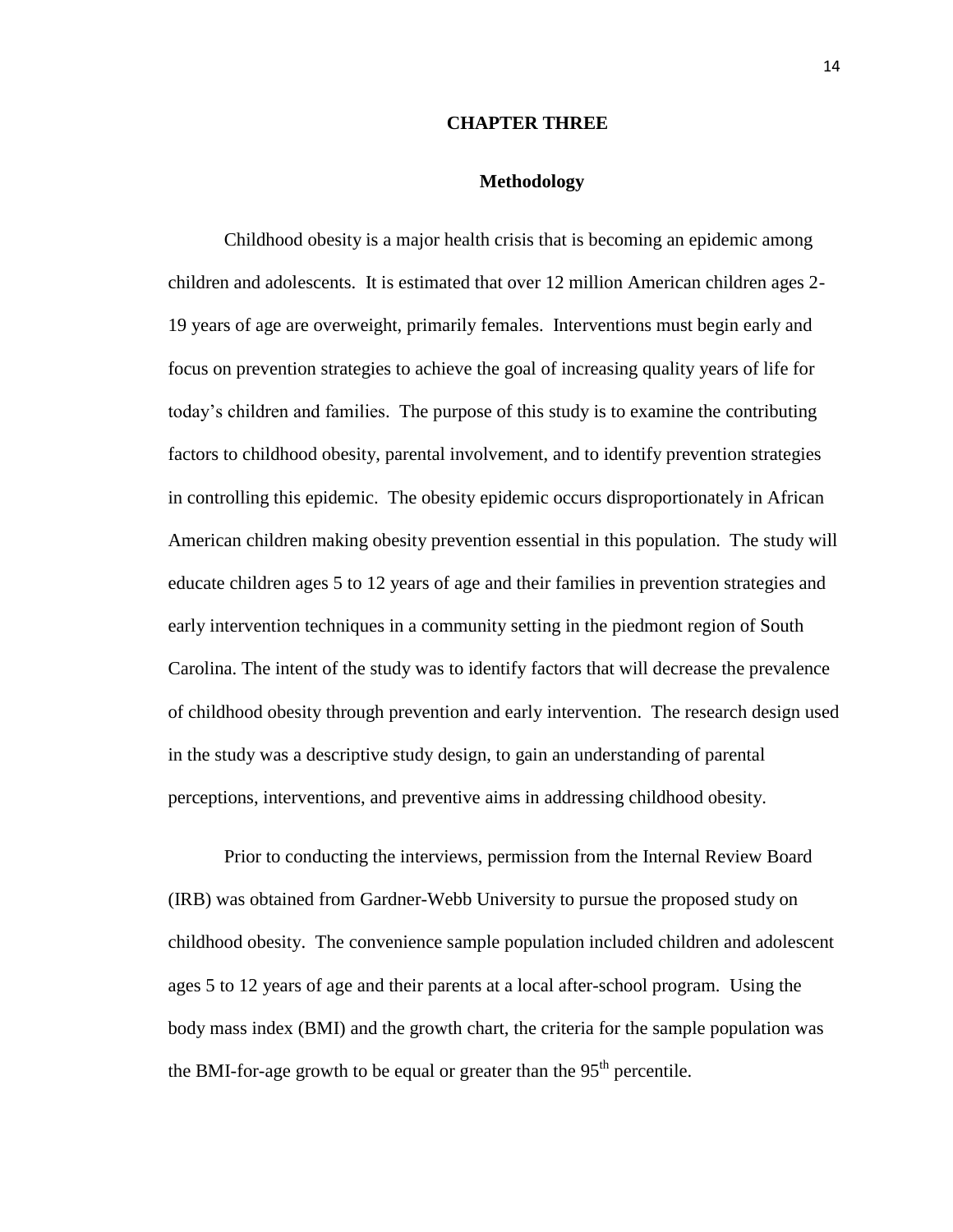Prior to interviewing the subjects who had agreed to participate in the study, informed consent was obtained (see Appendix 1). The informed consent form detailed the purpose of the study and the subjects' rights for participating in research. Each participant and parent had the opportunity to read and have explained the information on the consent form. At any time during the study the participant or parent could decline to participate in the study. A copy of the consent form was given to all participants at the time of the initial interview. The form provided the participant with contact numbers of the primary investigator (PI) and the Internal Review Board (IRB) at Gardner-Webb University. The detailed consent provided information concerning the potential risks and benefits of the study. Approval from the local Boys and Girls club unit was given by the director for surveys to be distributed to parents to participate in the study. Each parent was given a letter and questionnaire to be returned to an enclosed envelope at their earliest convenience. Of the 40 questionnaires distributed at the after-school club, only 25 surveys (62%) were returned completely filled out.

The data collection method consists of obtaining BMI's of the participants and measurement of height and weight by the parents. Permission from Dr. Polivka was given to use the survey for the current study to assess parental perception of obesity in school-age children. The revised questionnaire was chosen by the researcher because it addressed parental perceptions of childhood obesity in school-age children in prior studies. A 26-question Likert scale questionnaire was used to evaluate parental perceptions on childhood obesity that included agreement options of strongly agree, agree, neutral, disagree, and strongly disagree was used (see Appendix 5). Demographic information on the parent and child was collected, including the parents and child's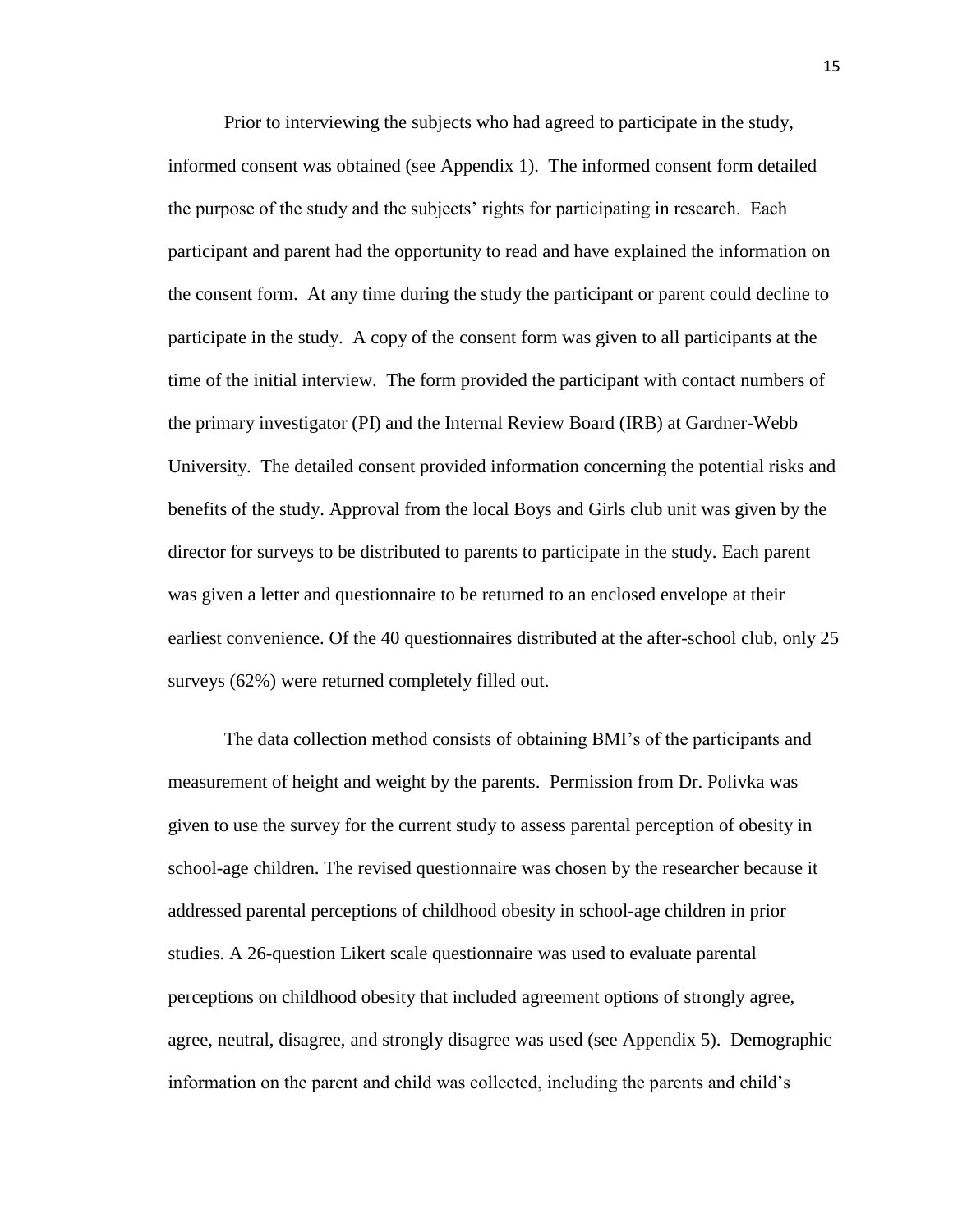height and weight (see Appendix 3 and 4). Data analysis included the BMI from the height and weights. A healthy weight ranges  $5<sup>th</sup>$  percentile up to the  $85<sup>th</sup>$  percentile, at risk of overweight ranges  $85<sup>th</sup>$  to  $95<sup>th</sup>$  percentile or BMI greaten than  $25kg/m$ , and overweight is equal to or greater than the  $95<sup>th</sup>$  percentile or BMI greater than  $30\text{kg/m}$ . The goal of the study was for the subjects to fall below the  $95<sup>th</sup>$  percentile or less than 25kg/m and maintain a healthy weight and lifestyle.

Data was entered into the Statistical Package for the Social Sciences (SPSS 18.0) and analyzed descriptively. Each parent and child's height and weight were calculated for the BMI using the internet BMI calculator. A BMI less that 18.5kg/m was underweight, BMI between 18.5-24.9kg/m was of normal weight, BMI between 25-29.9 was overweight, and a BMI over 30kg/m was obese. The survey took approximately five to ten minutes to complete. Many parents felt that the survey was easy to complete and beneficial in addressing the childhood obesity epidemic. Finally, the instrument was reviewed for content validity by the director on the local Boys and Girls club to determine feasibility and readability. All completed surveys were returned in a timely manner to be included in the research study.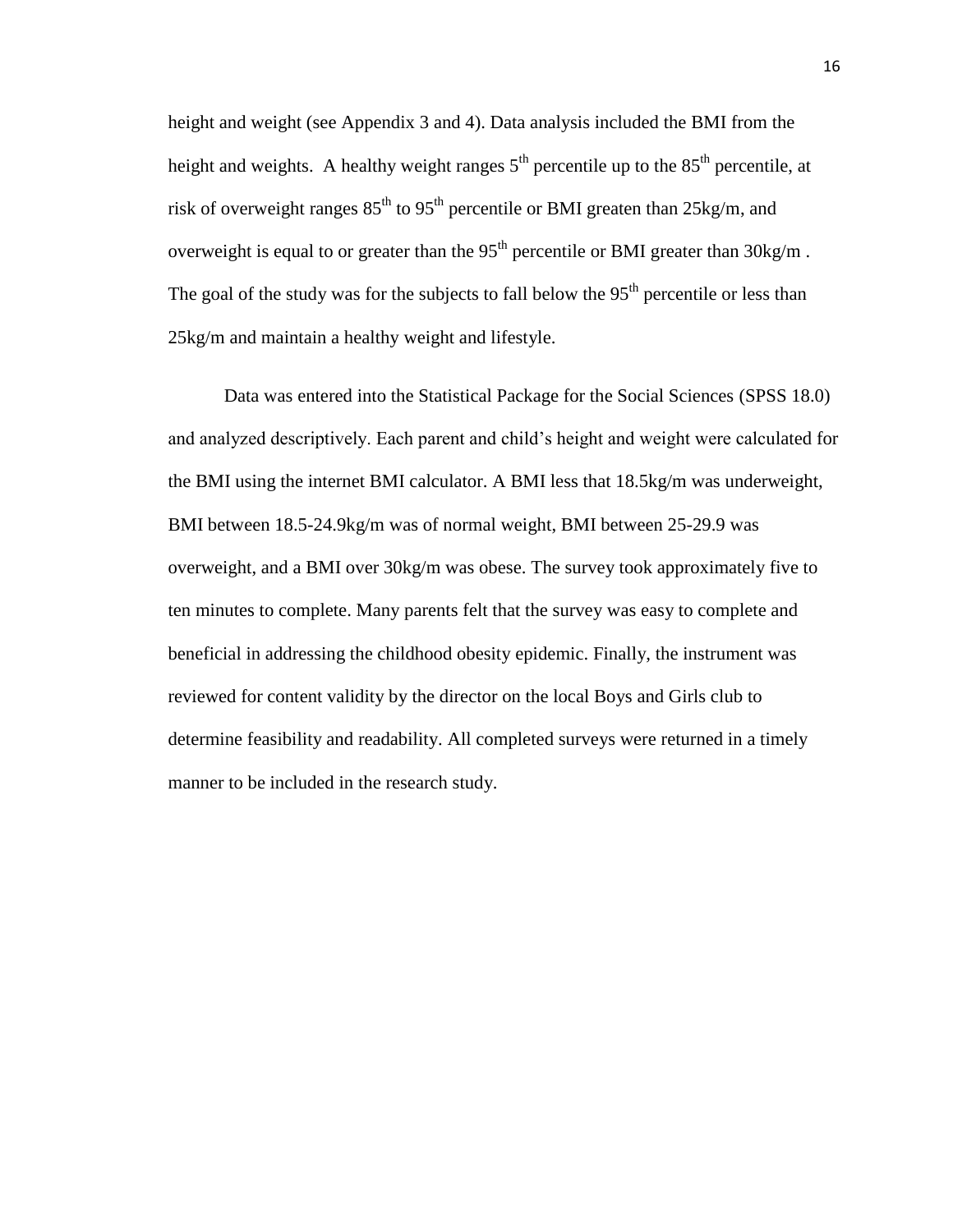#### **Chapter Four**

#### **RESULTS**

The purpose of the study, Parental Perceptions of Childhood Obesity and the School's Role on Prevention and Interventions in Childhood Obesity was to examine the contributing factors to childhood obesity, parental involvement, and to identify prevention strategies in controlling childhood obesity while gaining an understanding of parental perceptions of the school's role in addressing childhood obesity.

A total of 40 questionnaires were distributed and 25 (62%) were returned to the researcher. Parents completing the survey were predominately white females, less than 39 years of age, and high school graduates with a BMI between 19.2 and 44.3 and a mean BMI of 24.3 (see Table 1). The child that the parent presented was between 9 and 10 year of age, white, female and had a BMI between 14.1 and 24.3 and a mean BMI of 18.3 (see Table 2).

#### *Parents' Perception of Childhood Obesity (see Table 3)*

Parents were asked to rate whether the strongly agree/agree, neutral, or strongly disagree/agree to their perception of childhood obesity. A large majority of the parents believed that childhood obesity is becoming more common (84%), normal weight is important to the health of children (100%), reducing childhood obesity is easier that reducing obesity in adulthood (76%), and that childhood is a significant cause of peer rejection (76%). Surprisingly (56%) of parents felt that most obese children will not outgrow their obesity.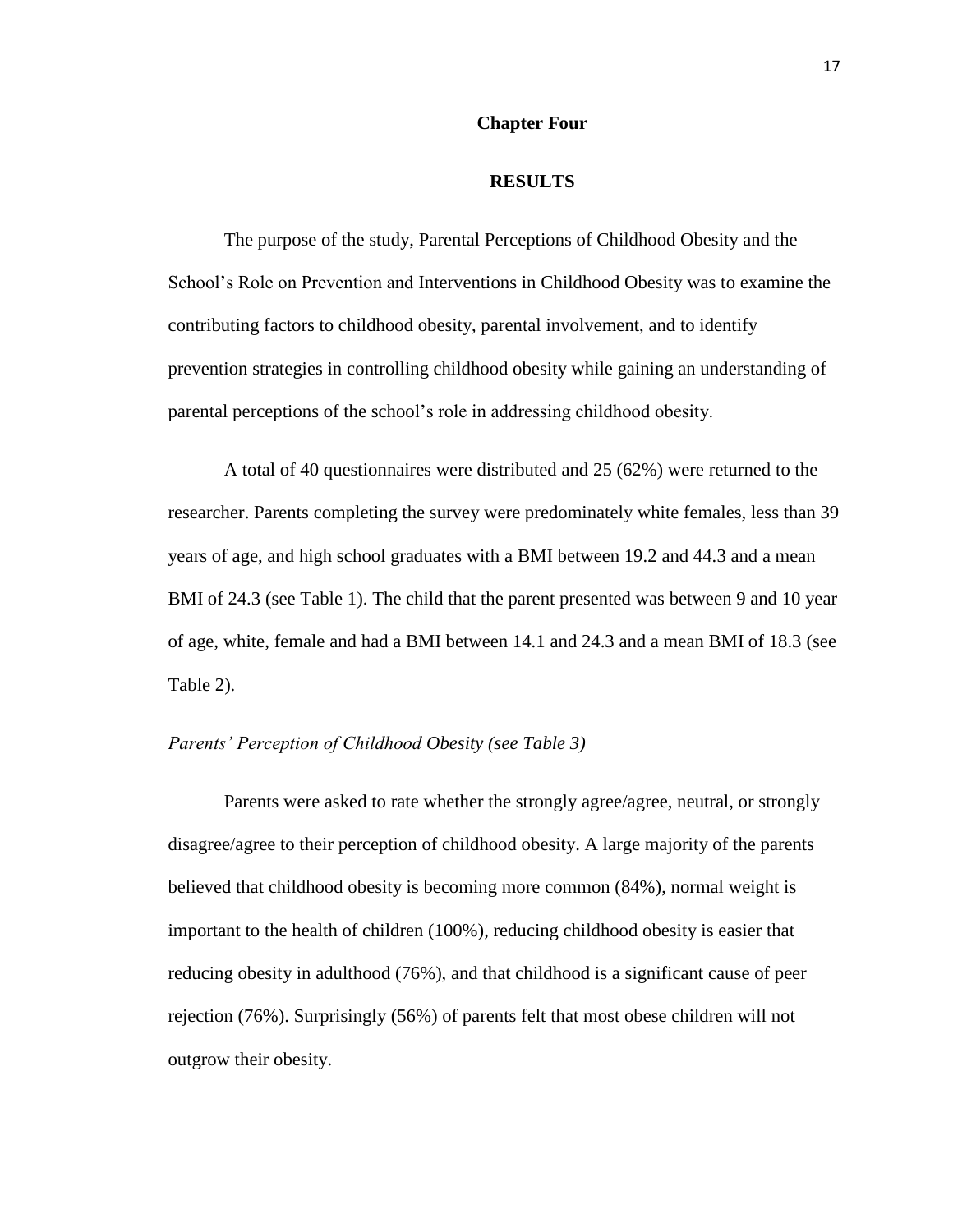*Parents' Perception of the causes of childhood obesity (see Table 4)*

Parents were asked what the major and minor role to the causes of childhood obesity. The majority of the parents responded that inactivity (96%), poor eating behavior (100%), eating too much (92%), junk food machines (88%), lack of money to but nutritious foods (84%), and peer pressure (84%) are the major causes of childhood obesity. Lack of parental control over what children eat (72%), heredity/genetics/family traits (76%), cultural factors (44%) and hormone problems (48%) did not show as much agreement among parents surveyed.

#### *Parents' Perception of the School's Role in the Prevention and Treatment (see Table 5)*

There were 11 survey questions that addressed the parental perception if the school was assisting in the fight against childhood obesity. Parents felt strongly about schools having physical education classes (92%), and eliminating junk food machines (80%). Parents supported units on nutrition and weight control should be available in every school and offering special low calorie meals (76%). Parents were more divided on the other topics listed fairly evenly in their opinions of strongly agreeing, neutral thinking or strongly disagreeing. Surprisingly, 32% of parents did not think the schools should recommend treatment for weight loss, recommend treatment for weight loss for all children who are obese (56%) or counsel the parents of obese children (48%).

In conclusion, the study revealed that parental perceptions of causes of childhood obesity are mainly due to inactivity, poor eating behavior, eating too much, and lack of money to buy nutritious foods (see Appendix 5). The parental perception of the school's role in the prevention and treatment were highest among the need for physical education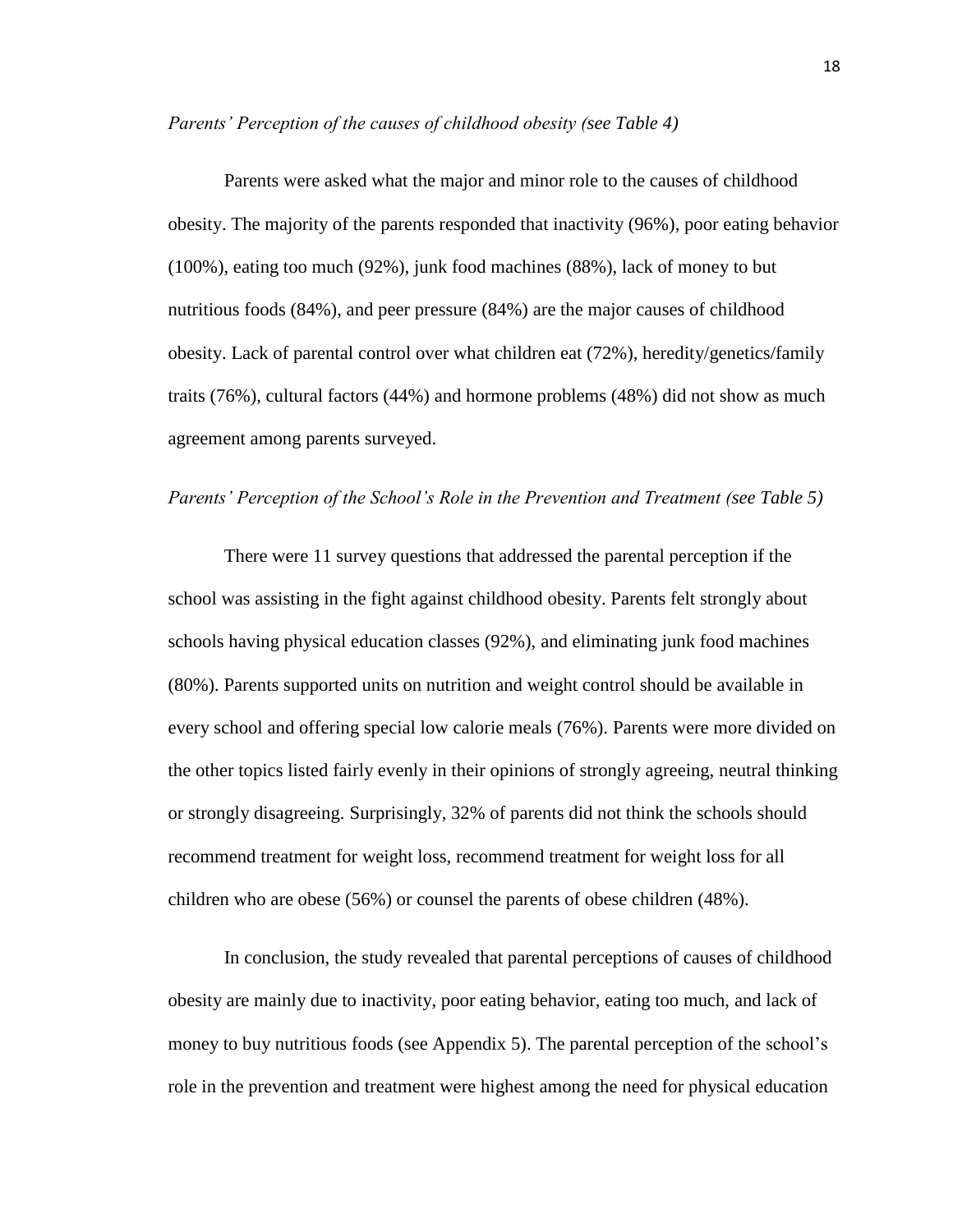classes and units on nutrition and weight control, elimination of junk food machines, and special low-calorie meals (see Appendix 5). Parental perception was divided on the prevention and treatment on not doing enough to alleviate childhood obesity, on-site weight control treatment programs, counseling the parents of obese children (see Appendix 5). Split parental perception was on recommendation for treatment for weight loss only for children with a health problem affected by their obesity (see Appendix 5).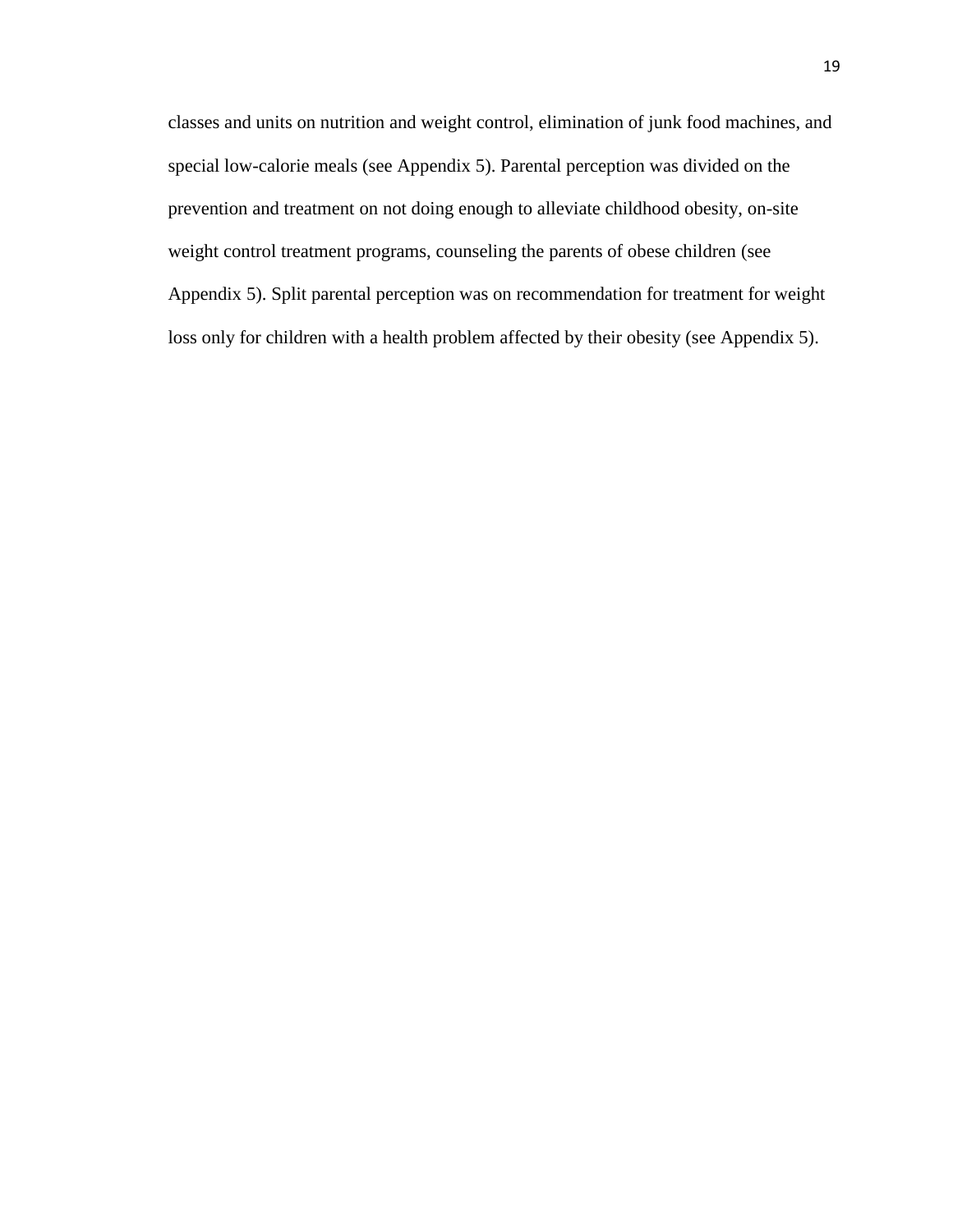#### **Chapter Five**

#### **DISCUSSION**

The obesity epidemic affects both boys and girls and has occurred in all age, race, and ethnic groups throughout the United States. It is a serious and worsening problem that will have dramatic health effects on future generations. Childhood obesity continues to grow despite the attention that it is being given. Since obesity has a long-lasting and serious negative health consequences that may affect the health of future generations, efforts must begin immediately to mount a unified and cooperative strategy to prevent obesity in children.

This study, "Parental Perception of Childhood Obesity and the School's Role on Prevention and Interventions in Childhood Obesity", attempted to understand parental perception and beliefs related to causes, and what the school role should have in prevention, identifying, and treating childhood obesity. The study concluded that parents support physical education, nutrition and weight control classes, special low-calorie meals, and elimination of junk food machines. Prevention is the key to controlling childhood obesity and efforts must begin immediately and continue to be modified. Parental involvement for prevention starts in the home by encouraging outdoor playtime, limiting television time, video game time, and computer time. Prevention and early interventions can decrease the prevalence of childhood obesity. Families, peers, and health care providers are important sources of interpersonal influence that can increase or decrease commitment to and engagement in health promoting behavior.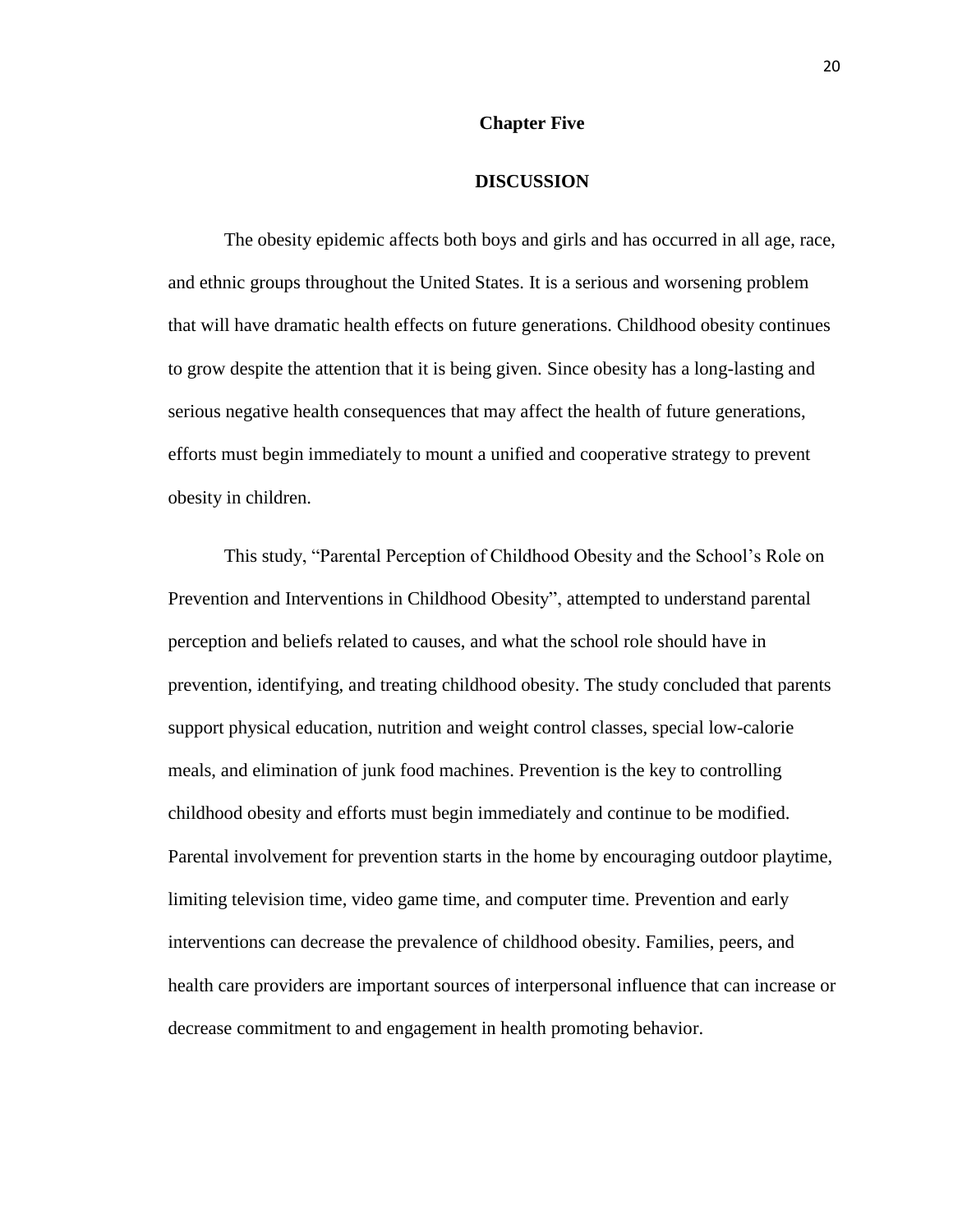Findings from this study indicated that childhood obesity is of even greater concern among parents and that normal weight is important to the health of children. Nearly all of the participants in this study believed that childhood obesity was growing more prevalent. The four leading causes according to the participants in this study were inactivity, poor eating behavior, eating too much, and lack of money to buy nutritious foods. Cultural factors, hormone problems, lack of parental control over what children eat, heredity, genetics, and family traits were the least common causes of childhood obesity according to the participants. The majority of the participants believed that peer pressure is a cause of childhood obesity as well as a significant cause of peer rejection.

Despite the increased prevalence in obesity, there are very few treatment programs available for childhood obesity. Half of the participants believed that the schools were not doing enough to alleviate childhood obesity and felt that recommending treatment for weight loss for children who asked for help, recommending treatment for weight loss for all children who are obese, and having an on-site weight control treatment program would be a preventive strategy for the school system to combat the fight against childhood obesity. Treatment programs for childhood obesity require a multidisciplinary approach and should include dietary changes, nutritional education, changes in physical activity patterns, behavioral modification, and parental involvement.

The majority of the participants believed that preventive strategies and treatment include physical education classes, nutrition and weight control classes, elimination of junk food in vending machines, and special low-calorie meals should be available in every school.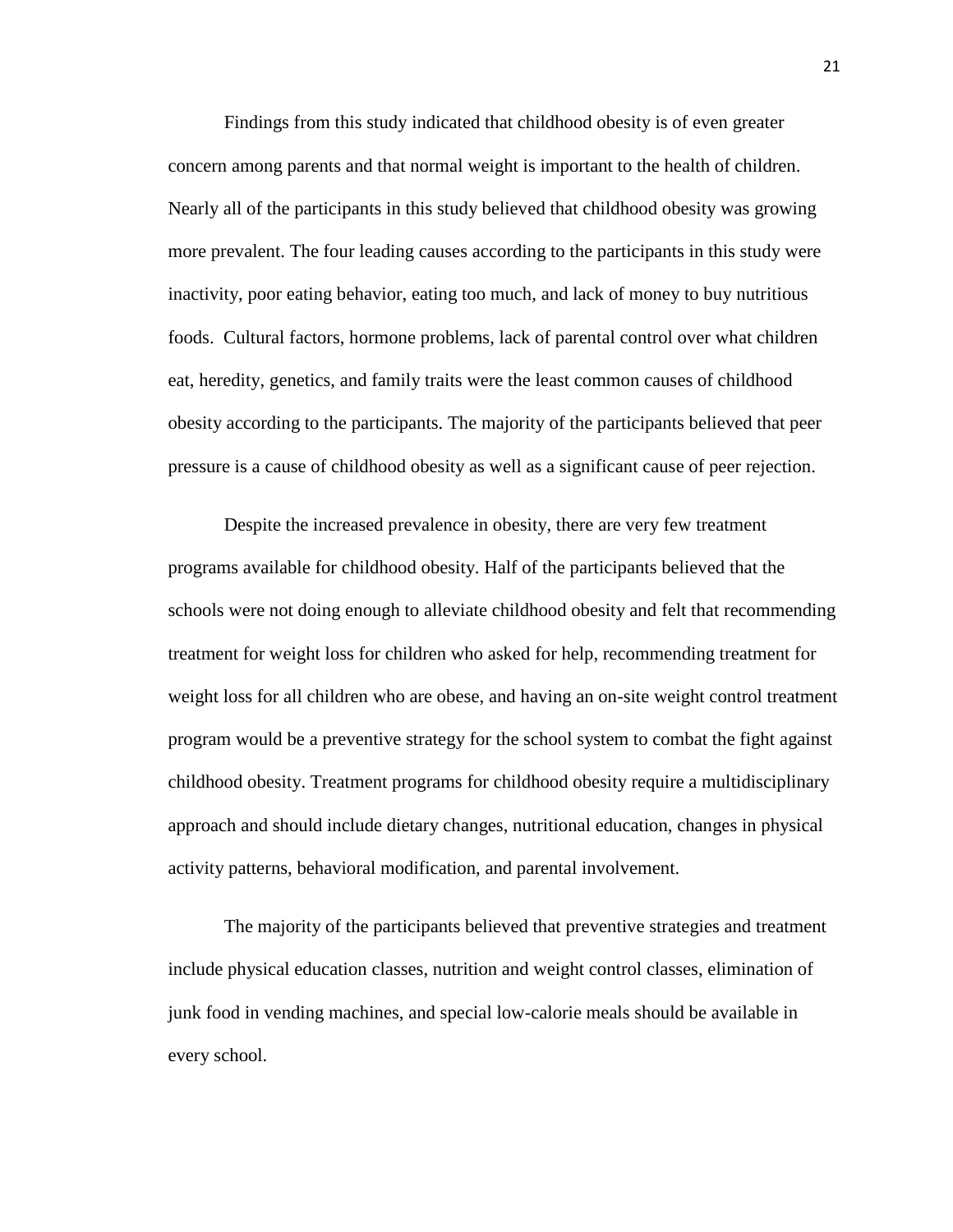#### **Limitations of the Study**

This convenience sample descriptive study presents with actual and potential limitations. This study was limited to only one local afterschool program in the community which resulted in a small sample size. There was concern for self-report bias because participants were asked to report the height and weight of the child and parent. There was no direct contact with the participants by the researcher which could have resulted in low response rate. Only one letter was sent out to the subjects for participation in the study. Therefore, the results of this study may not reflect the perceptions of other parents in other school districts or regions.

#### **Implications for Nursing Practice**

Further research is needed to identify and prioritize the barriers that prevent schools from being effective in the identification and treatment of childhood obesity is necessary if schools are to meet the challenges of childhood obesity. Counseling and referral systems need to be in place for both parent and child for treatment. The role of the school health services can be beneficial in the prevention and treatment of childhood obesity.

Childhood obesity is a major health problem and disproportionately affects African American adolescents at an alarming rate. It was found that 80% of the participants identified inactivity, poor eating behavior, lack of parental control in what was eaten, and eating too much as the main causes of childhood obesity (Murphy  $\&$ Polivka, 2007). Ensuring obesity prevention and intervention is essential for obese children and their families. Focusing on children at risk for obesity and parent-focused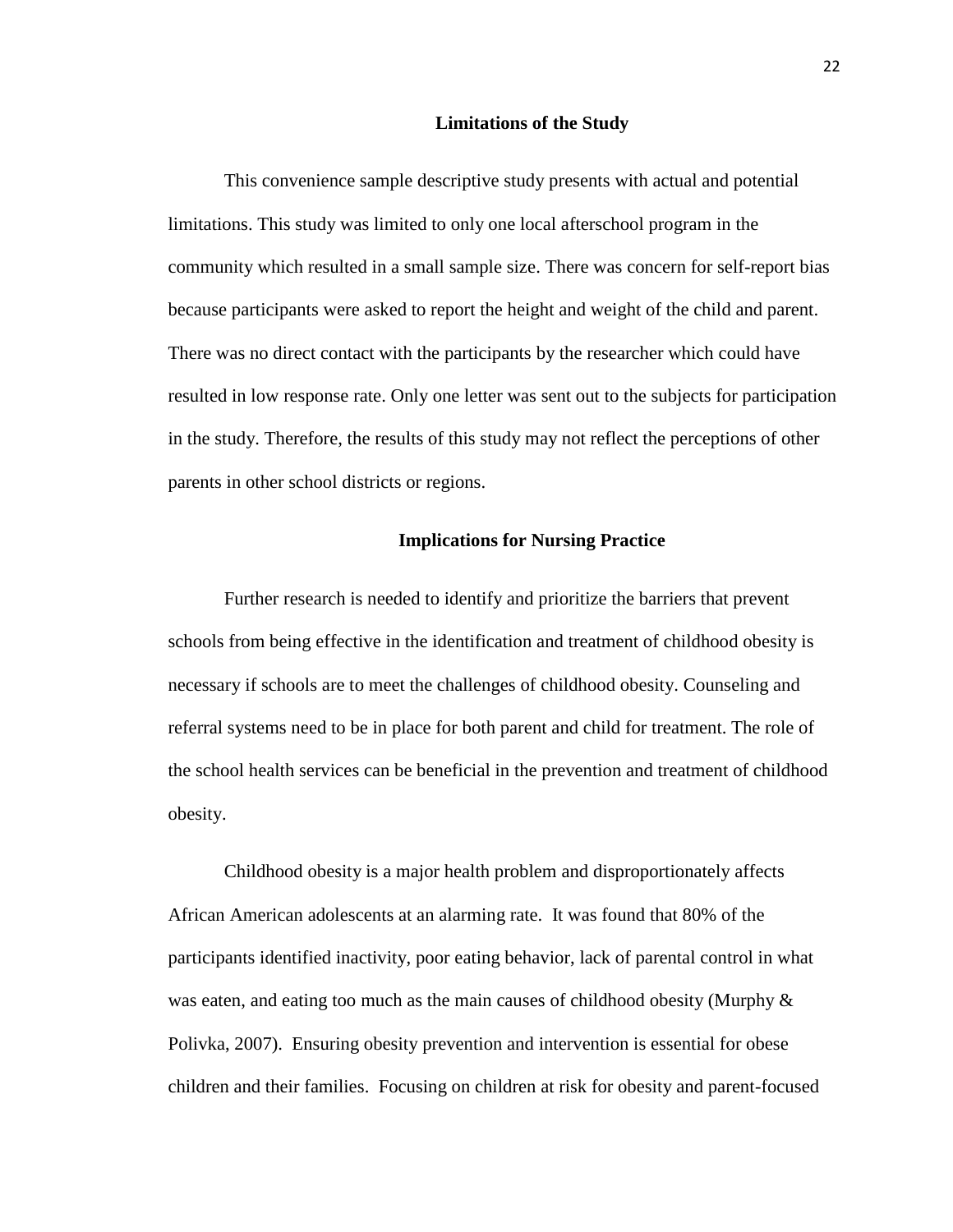interventions can increase a change for health behaviors to decrease the epidemic of childhood obesity. Using the age-growth chart and assessing BMI's of at risk children is a positive step forward in addressing the issue early on and setting up interventions to promote healthy food selections, healthy lifestyle choices, increase physical activity and parental involvement.

The childhood obesity epidemic affects both boys and girls of all ages, race, and ethnic groups throughout the United States. Ensuring obesity prevention, intervention and treatment is essential for obese children and their families. Benefits of the study showed that utilizing the school has great potential for identifying and meeting the health care needs of the school-age population, thus setting the course for a healthy adulthood. School is an ideal setting for health promotion to help alleviate the increasing disease burdens due to unhealthy lifestyles.

In conclusion, the findings from the study "Parental Perception of Childhood Obesity and the School's Role on Prevention and Interventions in Childhood Obesity" showed getting parents involved and better informed about childhood obesity, nutrition and exercise, improving the quality of foods in school, making foods more affordable and accessible for families, and focusing more on physical education is important to reduce immediate and long-term health consequences. Hopefully parental perception of childhood obesity and school interaction will take a more active role in the prevention and intervention of childhood obesity.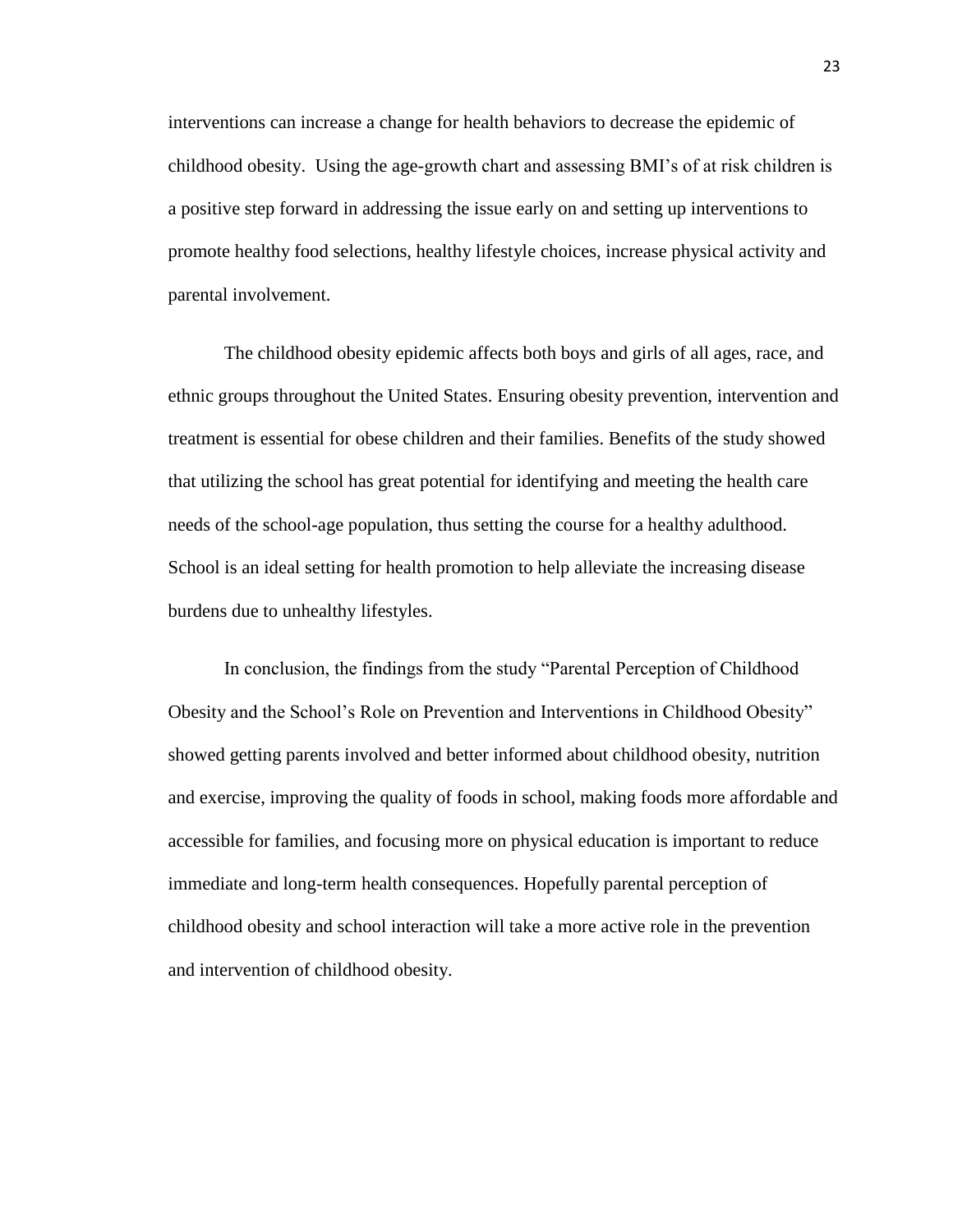#### **References**

- American Public Health Association. (2010). *Action plan: healthy people 2010 objectives for prevention and control of childhood obesity.* Retrieved from http://www.apha.org/problems/resources/obesity.htm.
- Bell, J.J., Rogers, V.W., Dietz, W.H., Ogden, C.L., Schuler, C.C., & Popovic, T.T. (2011). *CDC grand rounds: Childhood obesity in the United States.* MMWR: Morbidity and Mortality Weekly Report, 60(2), 42-46. Retrieved from EBSCOhost.
- Center for Disease Control. (2010). *Childhood Obesity.* Retrieved from http://www.cdc.gov/healthyyouth/obesity.
- Center for Disease Control. (2010). *Childhood Obesity.* Retrieved from [http://www.cdc.gov/obesity/defining.html.](http://www.cdc.gov/obesity/defining.html)
- Davis, M., Young, L., Davis, S. & Moll, G. (2008). *Parental depression, family functioning and obesity among African American children*. Journal of Cultural Diversity, 15(2), 61-65. Retrieved from CINAHL with Full Text database.
- Davis, S., & Davis, M. (2008). *A focus group of African-American obese children in Mississippi.* Journal of Cultural Diversity, 15(4), 158-162. Retrieved from CINAHL with Full text database.
- Evans, W., Renaud, J., Finkelstein, E., Kamerow, D., & Brown, D. (2006). *Changing perceptions of the childhood obesity epidemic.* American Journal of Health Behaviors, 30(2), 167-176. Retrieved from CINAHL with Full text database.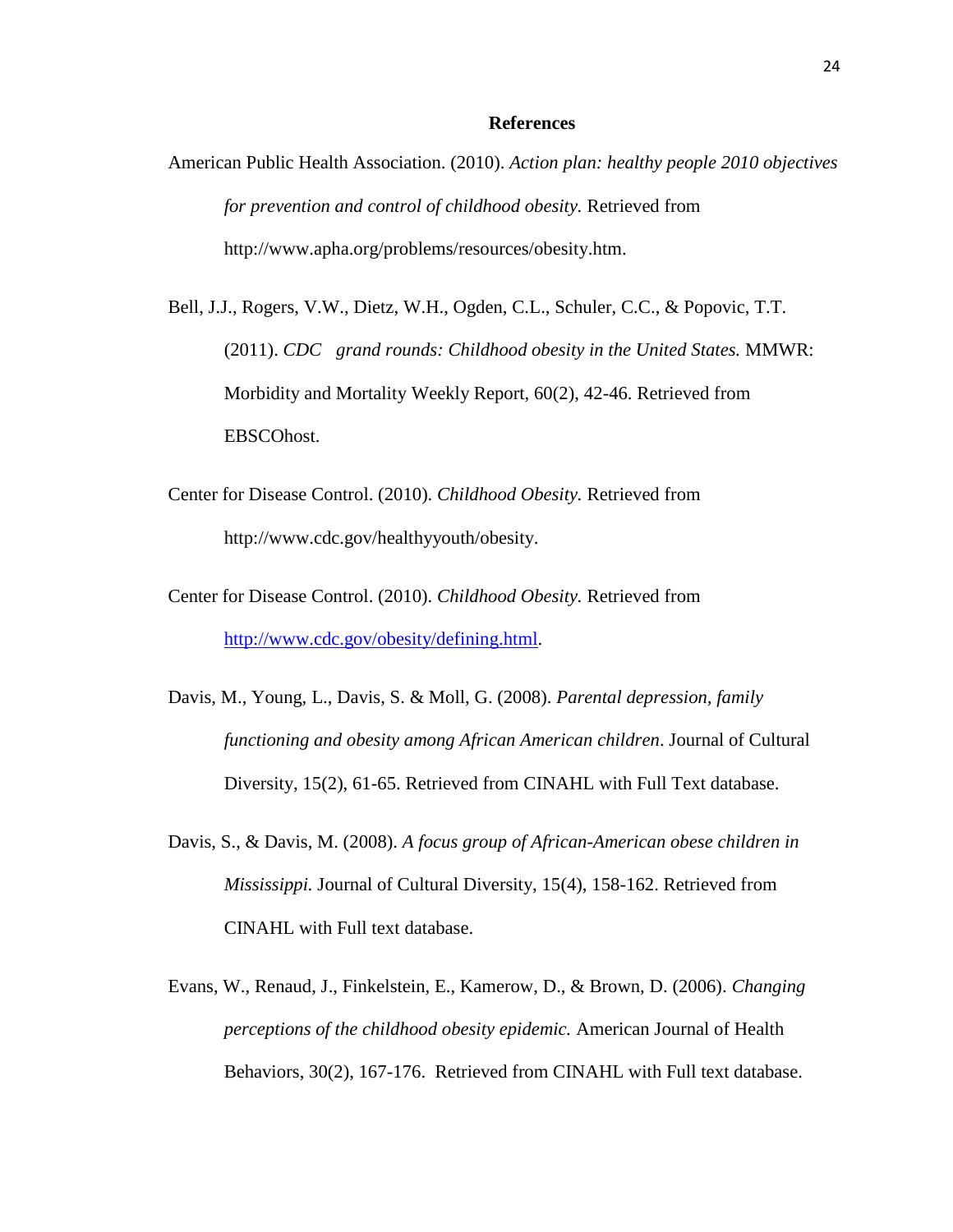- Fletcher, A., Cooper, J., Helms, P., Northington, L., & Winters, K. (2009). *Stemming the tide of childhood obesity in an underserved urban African American population: A pilot study.* The Association of Black Nursing Faculty Journal, 19(3), 44-48. Retrieved from CINAHL with Full text database.
- Lown, D. & Braunschweig, C. (2008). *Determinants of physical activity in low-income, overweight African American girls.* American Journal of Healthy Behaviors, 32(3), 253-259. Retrieved from CINAHL with Full text database.
- Murphy, M. & Polivka, B. (2007, February). *Parental perceptions of the schools' role in addressing childhood obesity.* The Journal of School Nursing, 23(1), 40-46. Retrieved from CINAHL with Full text database.
- Moyers, P., Bugle, L. & Jackson, E. (2005, April). *Perceptions of school nurses regarding obesity in school-age children.* The Journal of School Nursing, 21(2), 86-93. Retrieved from CINAHL with Full text database.
- Nemet, D., Barkan, S., Epstein, Y., Friedland, O., Kowen, G. & Eliakim, A. (2005, April). *Short and long term beneficial effects of a combined dietary-behavioralphysical activity intervention for the treatment of childhood obesity.*  PEDIATRICS, 115(4), 443-449. Retrieved from CINAHL with Full text database.
- Torre, S., Akre, C., & Suris, J. (2010). *Obesity prevention opinions of school stakeholders: a qualitative study.* Journal of School Health, 80(5), 233-239. Retrieved from CINAHL with Full text database.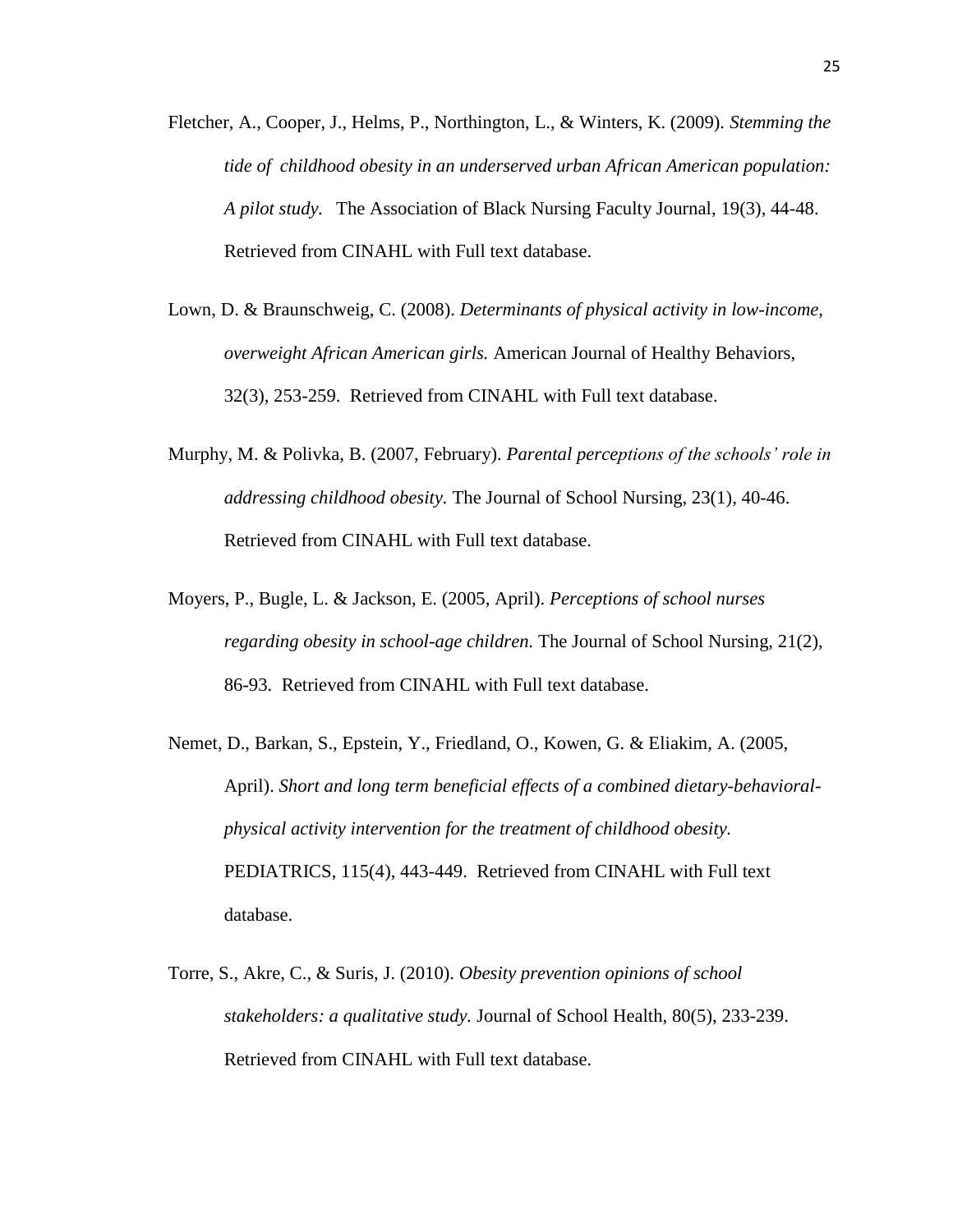Wellspring Camps. (2010). *Let's move: the first lady takes on childhood obesity.*  Retrieved from http://www.wellspringcamps.com.

United States Department of Health & Human Services. (2010). *State action: evaluation the healthy people 2020 disease prevention and health promotion agenda.*  Retrieved from http://www.healthpeople.gov/stateaction/attachmentB.htm.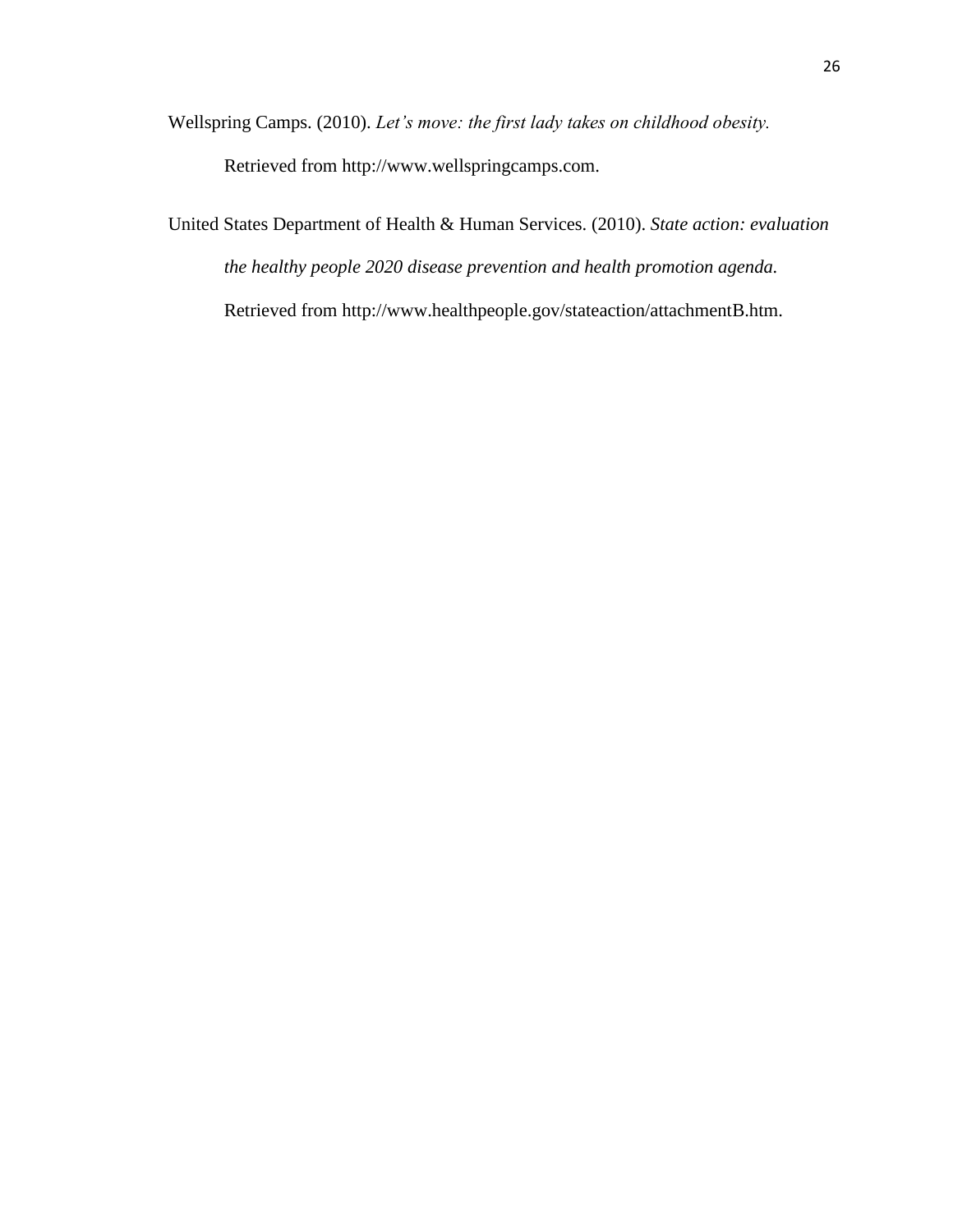May 18, 2011

Dear Parent or Guardian:

Obesity has become an increasing problem in society with our children. We are interested in studying parental perceptions of Body Mass Index as a screening tool for obesity, determine parental preferences for the receipt of Body Mass Index information and assess parental perceptions of the school's role in the prevention and treatment of childhood obesity.

We are asking that you complete the attached questionnaire within the next couple of days. It should take about 5-10 minutes to complete. If you choose to participate in this study, please return the completed survey to the envelope. Your responses to the survey are anonymous, as we are not collecting information that could link your survey specifically to you. You may choose not to participate or you may choose not to answer questions in the study. By returning the survey, you are indicating your informed consent to participate in this study. A brief summary of the study results will be made available at the Boys & Girls club upon completion of the study by late summer of 2011.

The Boys & Girls club has approved this research. This research will help lay the foundation for future research to focus on ways to help address childhood obesity.

Thank you for your time.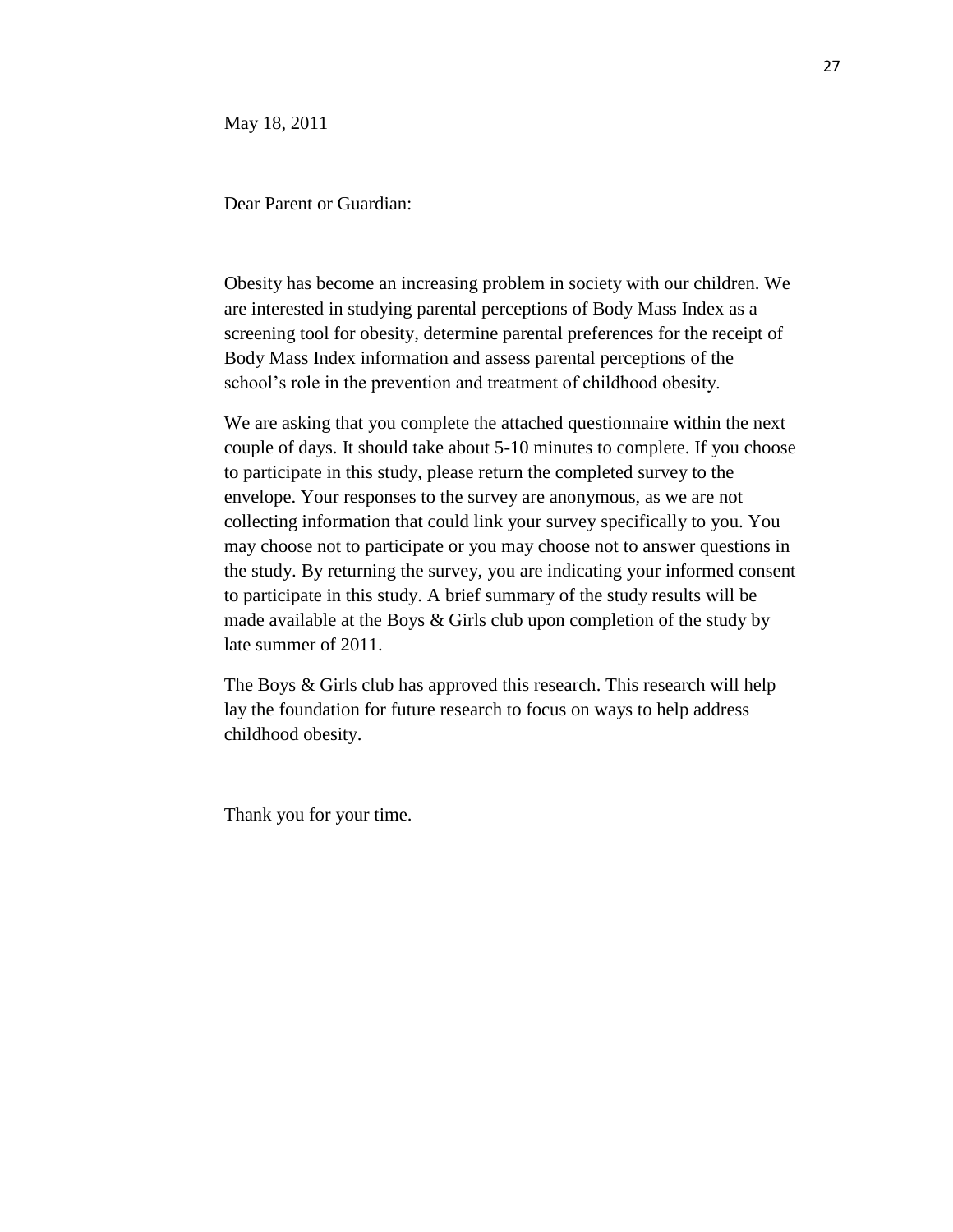Written permission to Monique Jones RN, BSN from Dr. Barbara Polivka on March 11, 2011 was given to use the tool for study.

**From:** Ms Monique Grant Jones [mailto:mjones5@gardner-webb.edu]

**Sent:** Thursday, March 10, 2011 3:25 PM

**To:** [Polivka.1@osu.edu](mailto:Polivka.1@osu.edu)

**Cc:** Dr. Mary Alice Hodge

**Subject:** Tool permission

Hello Dr. Polivka,

I am sending this email to ask permission to use the survey used in "Parental Perceptions of Body Mass Index and Obesity in School Age Children" from the study done in 2006 by Maureen Murphy.

I am currently doing a research of "Parental Perception of Childhood Obesity" in my area and would like to utilize the revised survey for my study.

Sincerely,

Monique Jones

Graduate Nursing Student

Gardner-Webb University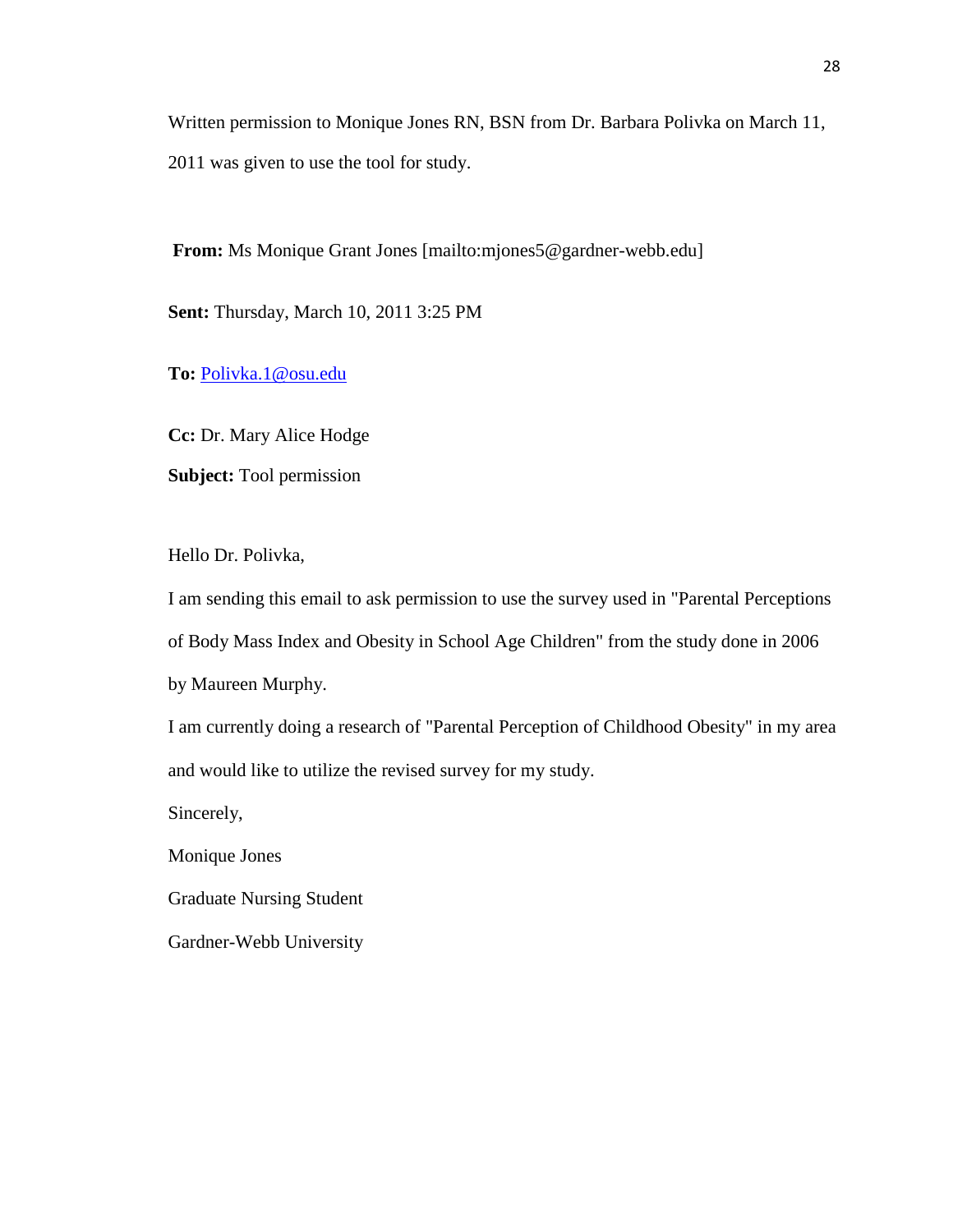From: Polivka, Barbara [bpolivka@con.ohio-state.edu] Sent: Friday, March 11, 2011 3:50 PM To: Ms Monique Grant Jones; Polivka.1@osu.edu Cc: Dr. Mary Alice Hodge Subject: RE: Tool permission

Yes you have permission to use the tool. Good luck in your research!

Barbara J. Polivka, PhD, RN

Associate Professor

Specialty Track Director, Nursing and Health Systems Management The Ohio State University College of Nursing 324 Newton Hall 1585 Neil Avenue Columbus, OH 43210 (614) 292-4902 polivka.1@osu.edu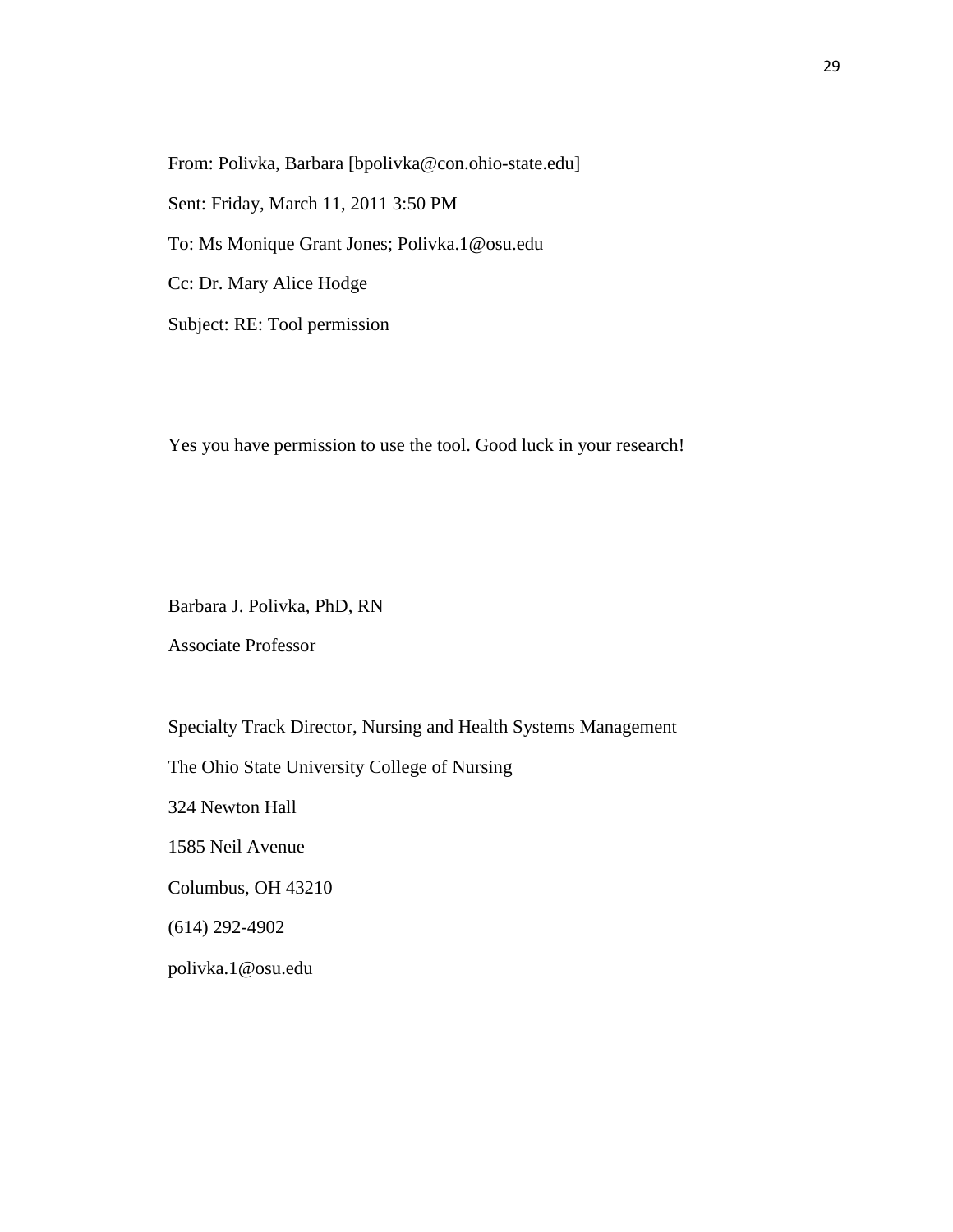# **Survey to Evaluate Parental Perceptions on Childhood Obesity Table 1**

# **DEMOGRAPHICS**

## **Please circle Characteristic: Parents with Children in After School Program**

Age: Height: Weight:

Adults: 39 years and under

40 years and over

## Race:

White

Black

Hispanic

Asian

Bi-racial/Other

Gender:

Male

Female

Educational Level:

Some high school

High school graduate

College graduate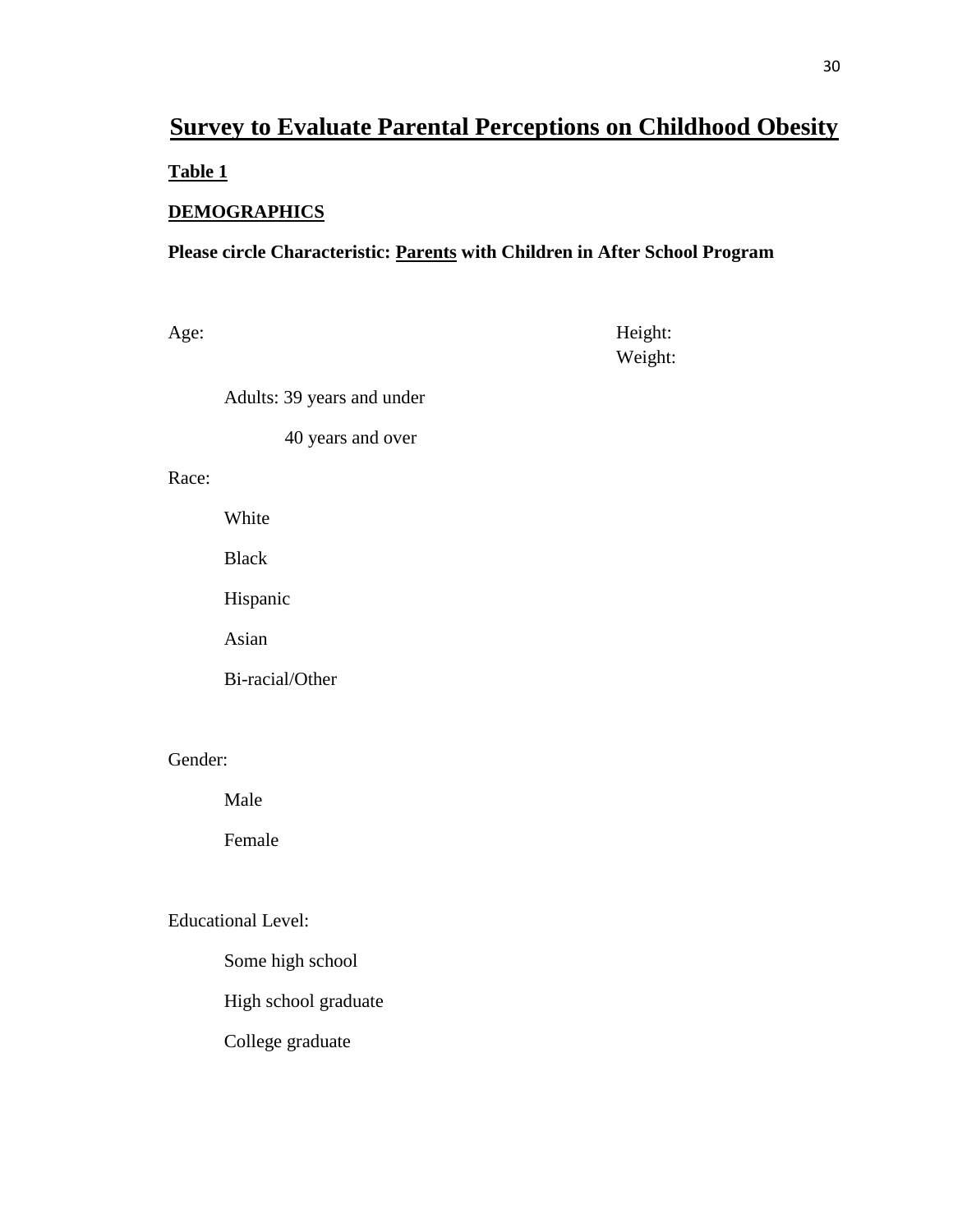**Table 2**

## **DEMOGRAPHICS**

## **Please circle Characteristics: Children within After School Program**

Ages: Height: Weight:

- 5-6 years old
- 7-8 years old
- 9-10 years old
- 11-12 years old

\*If more than one child, please list each age.

### Race:

White

Black

Asian

Other/mixed

## Gender:

Male

Female

## Grade:

- Pre-K and Kindergarten
- First grade
- Second grade
- Third grade
- Fourth grade
- Fifth grade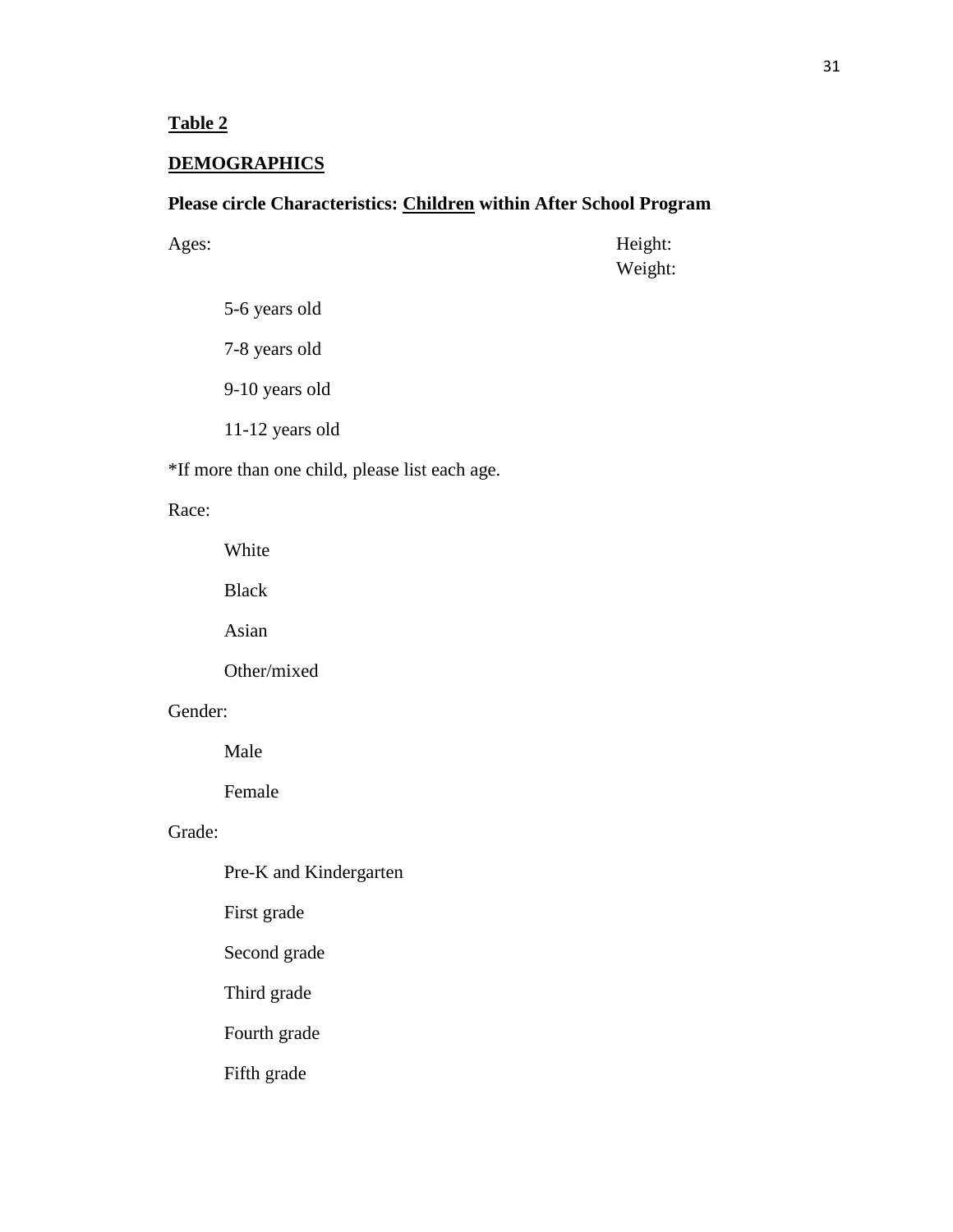#### **PLEASE PLACE A CHECK FOR ANSWER**

Table 3. Parents' Perceptions of Childhood Obesity

|                                                                                                                                                                                                                                                                                                                                   | <b>Strongly</b><br>Agree/Agree | <b>Neutral</b> | <b>Strongly</b><br><b>Disagree/Disagree</b> |
|-----------------------------------------------------------------------------------------------------------------------------------------------------------------------------------------------------------------------------------------------------------------------------------------------------------------------------------|--------------------------------|----------------|---------------------------------------------|
| 1. Childhood obesity is becoming more common.<br>2. Normal weight is important to the health of children.<br>3. Reducing childhood obesity is easier than reducing obesity in adulthood.<br>4. Childhood obesity is a significant cause of peer rejection.<br>5. Most obese children will outgrow their obesity.                  |                                |                |                                             |
| Table 4.<br>Parents' Perceptions of the Causes of Childhood Obesity                                                                                                                                                                                                                                                               | <b>Major Role</b>              |                | <b>Minor Role</b>                           |
| 1. Inactivity (video games/TV/computer time)<br>2. Poor eating behavior<br>3. Lack of parental control over what children eat<br>4. Eating too much<br>5. Heredity/genetics/family traits<br>6. Junk food machines<br>7. Cultural factors<br>8. Hormone problems<br>9. Lack of money to buy nutritious foods<br>10. Peer pressure |                                |                |                                             |

| Table 5. | Parents' Perceptions of the School's Role in the Prevention and Treatment |                |                          |
|----------|---------------------------------------------------------------------------|----------------|--------------------------|
|          | <b>Strongly</b>                                                           |                | Disagree/                |
|          | <b>Agree/Agree</b>                                                        | <b>Neutral</b> | <b>Strongly Disagree</b> |

\_\_\_\_\_\_\_\_\_\_\_\_\_\_\_\_\_\_\_\_\_\_\_\_\_\_\_\_\_\_\_\_\_\_\_\_\_\_\_\_\_\_\_\_\_\_\_\_\_\_\_\_\_\_\_\_\_\_\_\_\_\_\_\_\_\_\_\_\_\_\_\_\_\_\_\_\_\_

2. Units on nutrition and weight control should be available in every school

- 3. Eliminate junk food machines
- 4. Recommend treatment for weight loss only for children (or parents of children) who ask for help.
- 5. Special low-calorie meals
- 6. On-site weight control treatment programs
- 7. Not doing enough to alleviate childhood obesity
- 8. Recommend treatment for weight loss for all children who are obese
- 9. Counsel the parents of obese children
- 10. Should not recommend treatment for weight loss
- 11. Recommend treatment for weight loss only for children with a health problem affected by their obesity.

<sup>1.</sup> Physical education classes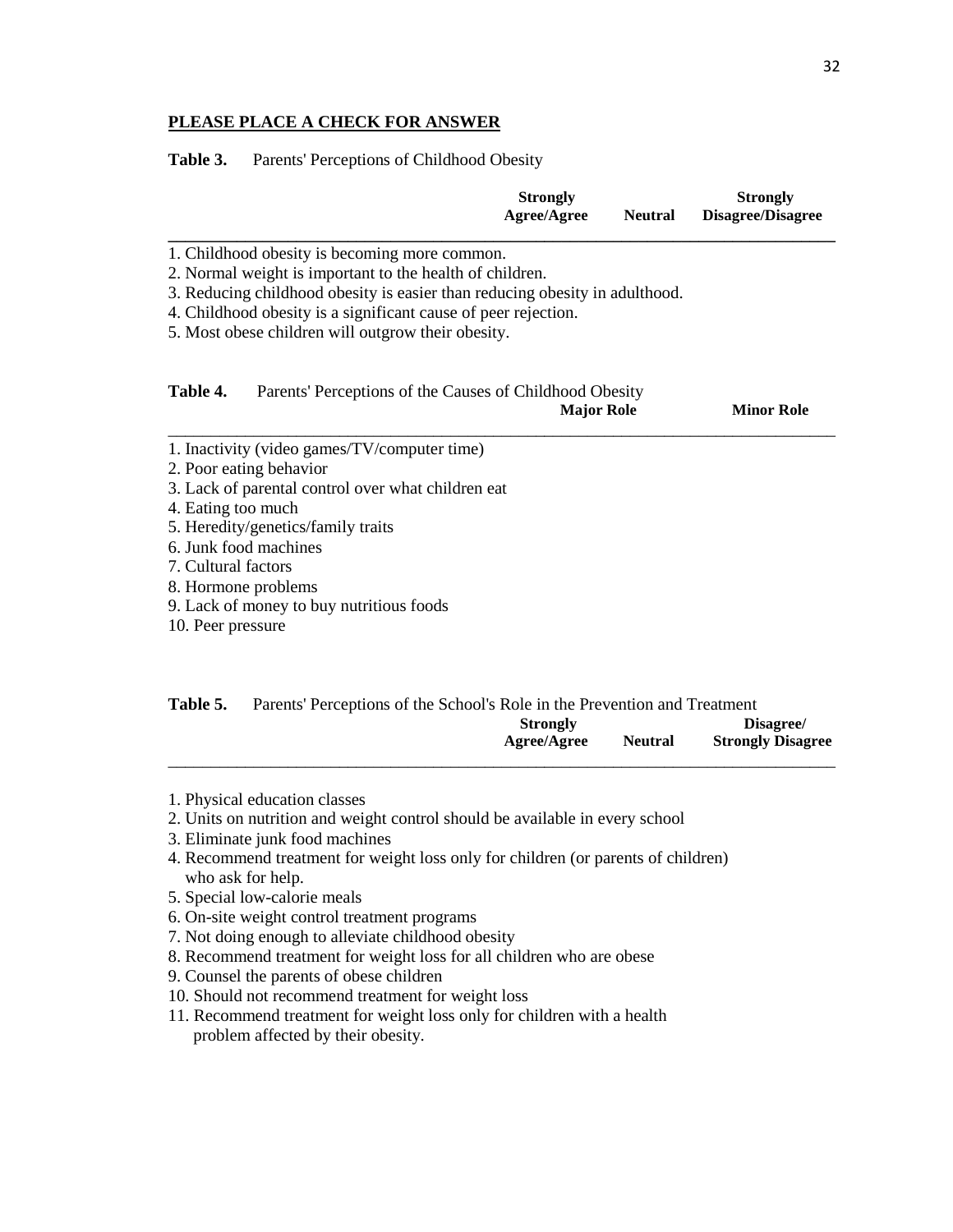## **Gardner-Webb University Institutional Review Board Application to Conduct Research with Human Subjects (Researcher must complete this form before request can be submitted to IRB)**

**Name of Researcher** Monique Jones **Date \_**05-06-2011**\_\_\_\_ GWU ID# \_**000813129**\_\_\_\_\_ Email Address** mjones5@gardner-webb.edu**\_ Mailing Address** 1922 Highway 11 West, Chesnee, SC 29323 **Phone\_\_**864-461-7582**\_\_\_\_\_\_\_ Department\_\_\_\_\_\_\_\_\_\_\_\_\_\_\_\_\_\_\_\_\_\_\_\_\_\_\_\_\_\_\_\_\_\_\_\_\_\_\_\_\_**

**Faculty Sponsor (if student research)** 

**\_\_\_\_\_\_\_\_\_\_\_\_\_\_\_\_\_\_\_\_\_\_\_\_\_\_\_\_\_\_\_\_\_\_**

**Title of Research Project\_\_**Parental Perception of Childhood Obesity and School's Role on Prevention and Interventions in Childhood Obesity.**\_\_\_\_\_\_**

**What is your hypothesis/research question(s) \_**Parental perceptions of causes of childhood obesity and the schools' role in the prevention and treatment; Can prevention and early interventions decrease the prevalence of childhood obesity?**\_\_\_\_\_**

# **How many subjects do you expect to use, and how will you obtain this sample?**

**\_**At least 30 subjects will be used. Participation is obtain by doing a survey and returning to a labeled box.**\_\_\_**

# **What is your research methodology? Attach any tests to this form with the**

**appropriate references.** A Likert scale questionnaire will be used to evaluate parental perception on childhood obesity.**\_\_\_\_\_\_\_\_**

# **Describe the research procedure. Attach a copy of the consent form and a**

**copy of the debriefing statement. Describe how and when these will be**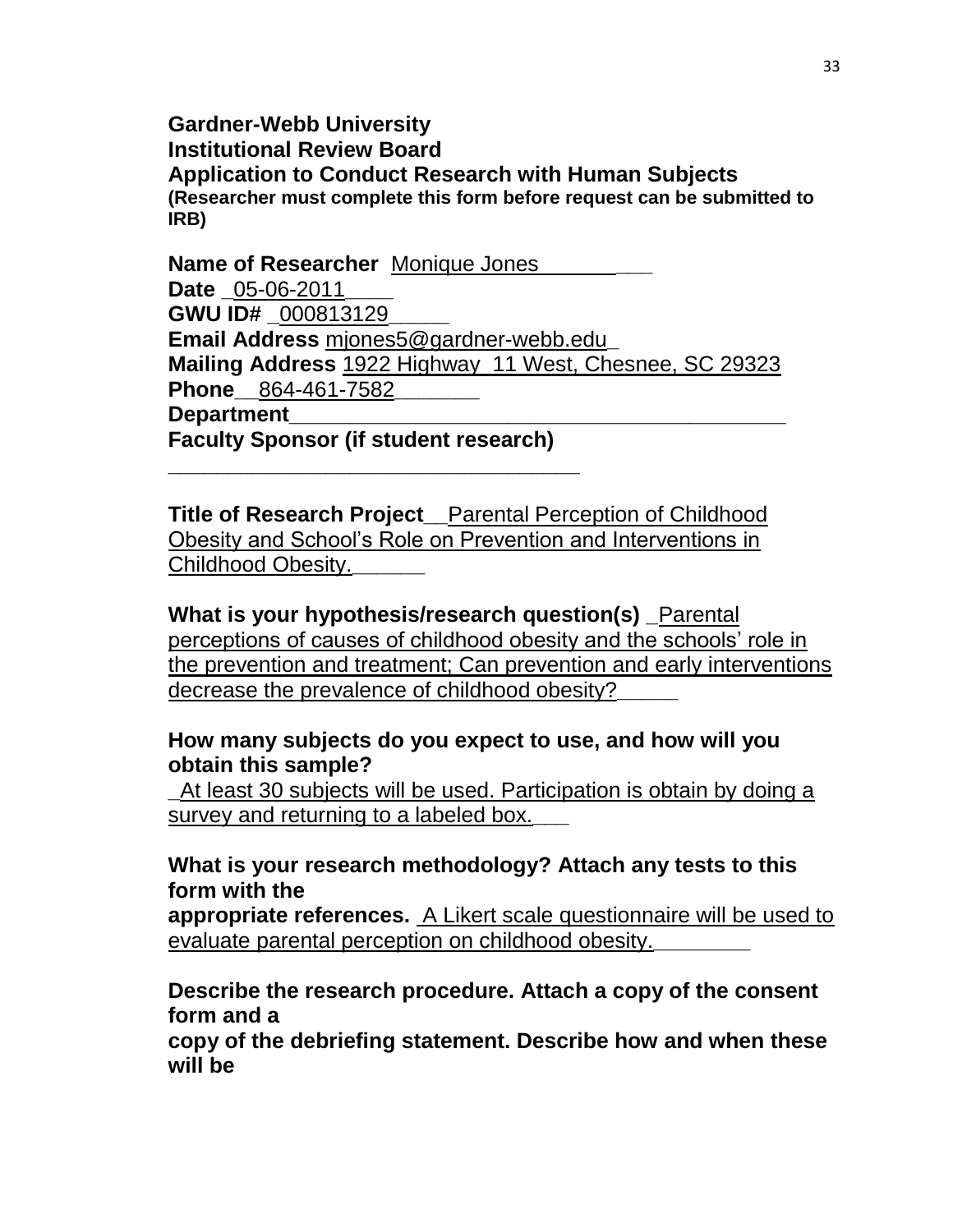**used.)** Upon returning surveys indicates informed consent to participate in the study.**\_\_\_\_\_\_**

**Does this research pose risk to the subject? If so, what protocol will be enacted**

**to protect the subject?** No

**Does this research involve deception of any kind? (If applicable, please explain**.) No

**Will any incentives be used? If so, please explain. \_**No**\_\_**

**How will you protect the subject's right NOT to participate in your research?** Research is voluntary and anonymous.**\_\_\_\_\_\_\_\_\_**

**How will you protect the subject's confidentiality of results? \_**No names listed on the questionnaire and survey is anonymous.**\_\_\_\_\_\_**

**How, when, and where will the research results be reported? \_**A brief summary of the results will be available upon completion of the study late Summer of 2011 at the after school program.**\_\_\_\_**

**If this changes, be sure to contact the IRB with an update. If, for example, a**

**faculty member publishes research results, he/she should forward this**

**information to the IRB.**

**When do you anticipate completing this research? \_**Summer of 2011**\_\_\_\_**

**Signatures:**

**Researcher** Monique Jones**\_\_\_\_\_ Date** \_May 6, 2011 **Print Above Name** Monique Jones

**Faculty Sponsor \_\_\_\_\_\_\_\_\_\_\_\_\_\_\_\_\_\_\_\_\_\_\_\_\_\_\_\_\_\_\_\_\_\_ Date \_\_\_\_\_\_\_\_\_\_\_\_\_ (if student research)**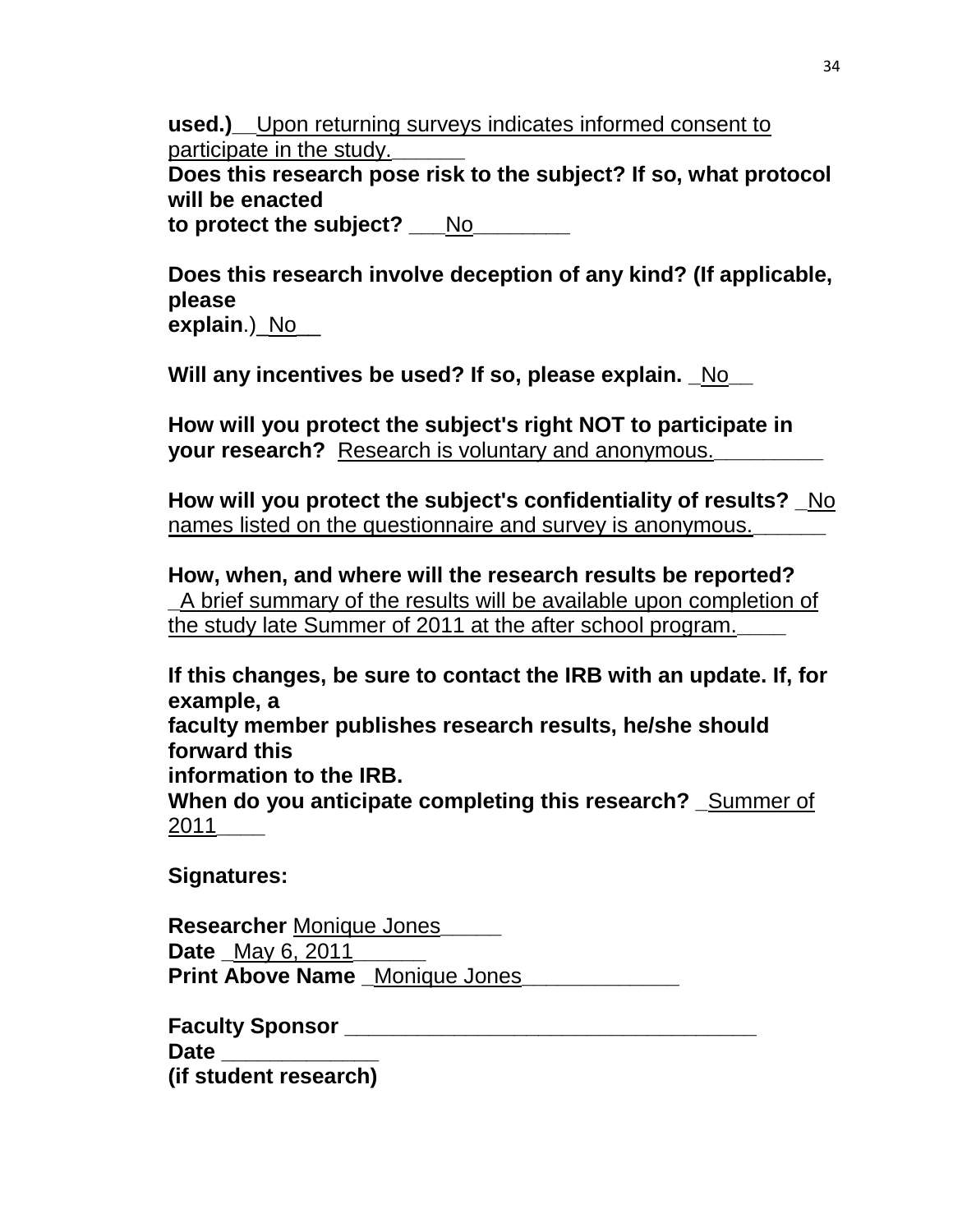**Required attachments:**

**Copy of Informed Consent Form**

**Copy of Course Completion Certificate**

**Permission to use published instruments (if applicable)**

**\_\_\_\_\_\_\_\_\_\_\_\_\_\_\_\_\_\_\_\_\_\_\_\_\_\_\_\_\_\_\_\_\_\_\_\_\_\_\_\_\_\_\_\_\_\_\_\_\_\_**

□ Signed institutional permission or IRB application (if **applicable)**

Revised 08/03/2010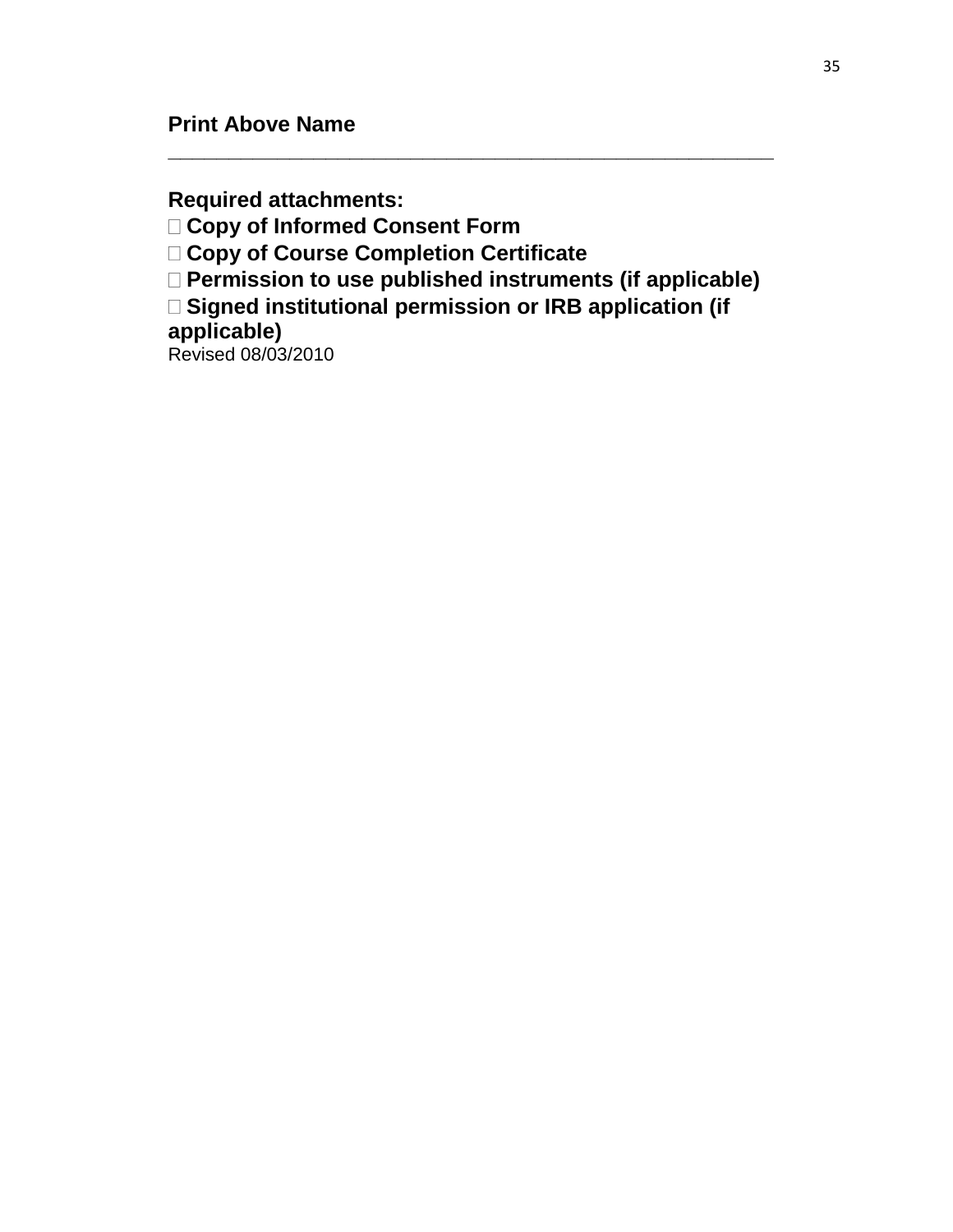# **Survey to Evaluate Parental Perceptions on Childhood Obesity Table 1**

## **DEMOGRAPHICS**

| Please circle Characteristic: Parents with Children in After School Program (N= 25) |                  |  |  |
|-------------------------------------------------------------------------------------|------------------|--|--|
| Age:                                                                                | n (% )           |  |  |
| Adults: 39 years and under $= 1$                                                    | 17 (68%)         |  |  |
| 40 years and over $= 2$                                                             | 8 (32%)          |  |  |
| Race:                                                                               |                  |  |  |
| White $= 1$                                                                         | 17 (68%)         |  |  |
| $Black = 2$                                                                         | 6(24%)           |  |  |
| Hispanic $=$ 3                                                                      | 2(8%)            |  |  |
| Other/mixed = $4$                                                                   | $\boldsymbol{0}$ |  |  |
| Gender:                                                                             |                  |  |  |
| $Male = 1$                                                                          | 4(16%)           |  |  |
| Female $= 2$                                                                        | 21 (84%)         |  |  |
| <b>Educational Level:</b>                                                           |                  |  |  |
| Some High School = $1$                                                              | 4(16%)           |  |  |
| High School graduate $= 2$                                                          | 12 (48%)         |  |  |
| College graduate $=$ 3                                                              | 9(36%)           |  |  |
|                                                                                     |                  |  |  |
| <b>Body Mass Index:</b>                                                             |                  |  |  |

Minimum 19.2 Maximum 44.3 Mean 28.34 Std. Deviation 7.2908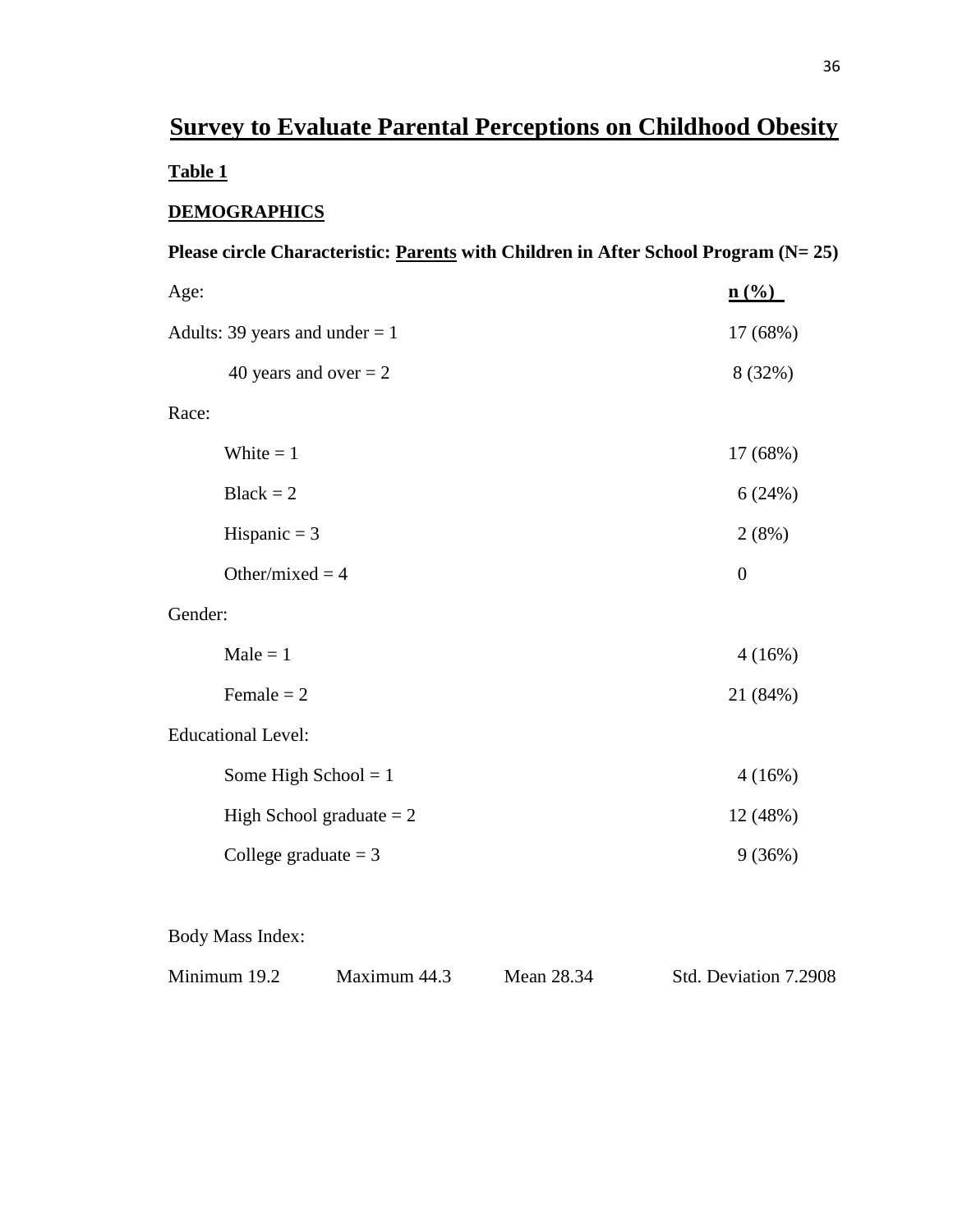## **DEMOGRAPHICS**

| Please circle Characteristics: Children within After School Program $(N = 26)$ |              |            |                      |
|--------------------------------------------------------------------------------|--------------|------------|----------------------|
| Ages:                                                                          |              |            | n(%                  |
| 1. $5-6$ years old                                                             |              |            | $6(23.1\%)$          |
| 2. 7-8 years old                                                               |              |            | $7(26.9\%)$          |
| 3. 9-10 years old                                                              |              |            | 11 (42.3%)           |
| 4. 11-12 years old                                                             |              |            | 2(7.7%)              |
| Race:                                                                          |              |            |                      |
| White $= 1$                                                                    |              |            | 11 (42.3%)           |
| $Black = 2$                                                                    |              |            | $7(26.9\%)$          |
| Hispanic $=$ 3                                                                 |              |            | $\boldsymbol{0}$     |
| Other/mixed = $4$                                                              |              |            | 8 (30.8%)            |
| Gender:                                                                        |              |            |                      |
| $Male = 1$                                                                     |              |            | 11 (42.3%)           |
| Female $= 2$                                                                   |              |            | 15 (57.7%)           |
| Grade:                                                                         |              |            |                      |
| First grade $= 1$                                                              |              |            | 8 (30.8%)            |
| Second grade $= 2$                                                             |              |            | $6(23.1\%)$          |
| Third grade $=$ 3                                                              |              |            | 3(11.5%)             |
| Fourth grade $=$ 4                                                             |              |            | $7(26.9\%)$          |
| Fifth grade $= 5$                                                              |              |            | 2(7.7%)              |
| <b>Body Mass Index:</b>                                                        |              |            |                      |
| Minimum 14.1%                                                                  | Maximum 24.3 | Mean 18.34 | Std. Deviation 2.769 |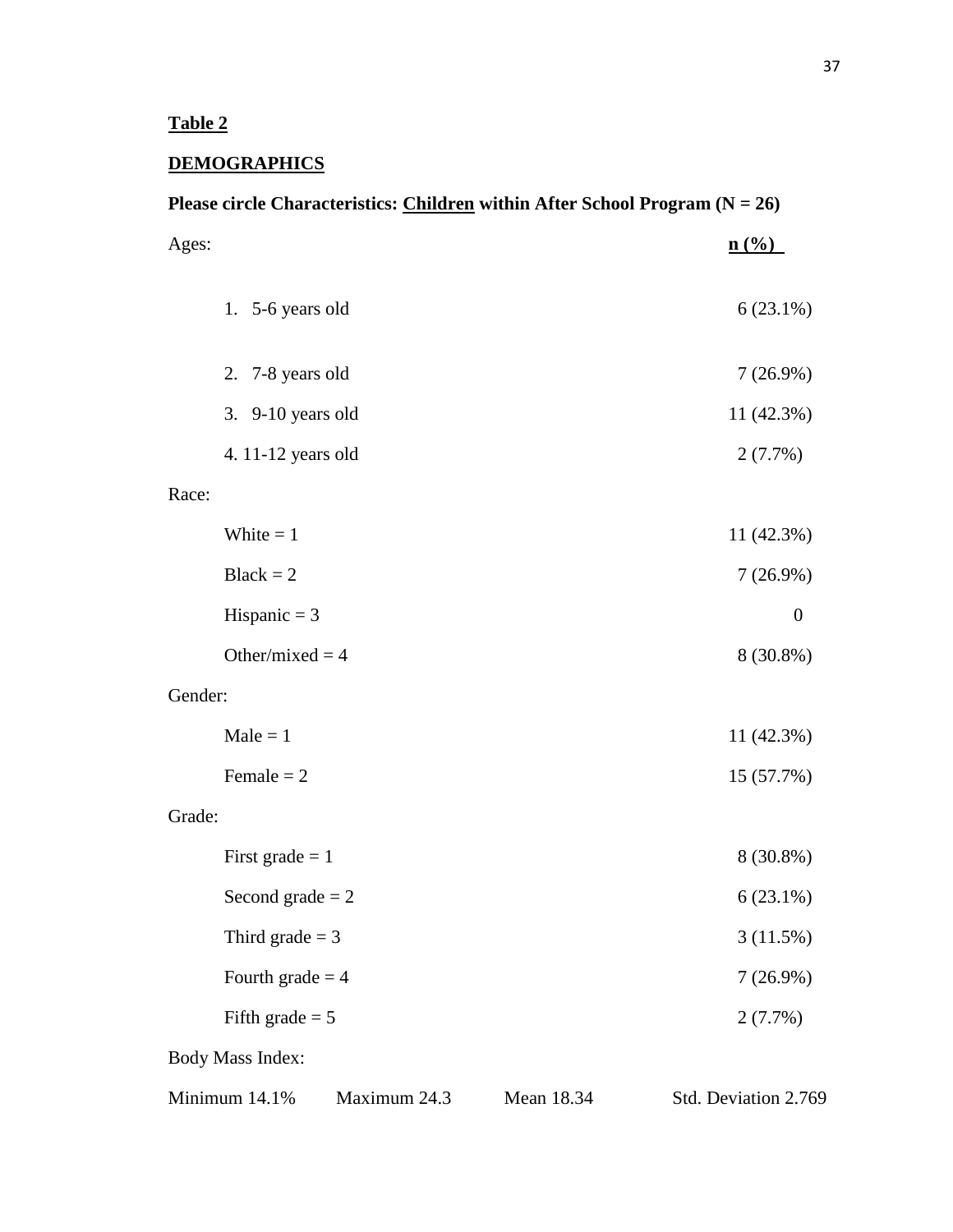## **PLEASE PLACE A CHECK FOR ANSWER**

|                                                                             | <b>Strongly</b>     |                      | Disagree/                                                                   |
|-----------------------------------------------------------------------------|---------------------|----------------------|-----------------------------------------------------------------------------|
|                                                                             | Agree/Agree Neutral |                      | <b>Strongly Disagree</b><br>$n\binom{0}{0}$ $n\binom{0}{0}$ $n\binom{0}{1}$ |
| 1. Childhood obesity is becoming more common.                               |                     |                      |                                                                             |
|                                                                             |                     |                      | $21 (84%)$ $1 (4%)$ $3 (12%)$                                               |
| 2. Normal weight is important to the health of children.                    |                     |                      |                                                                             |
|                                                                             | 25 (100%)           |                      |                                                                             |
| 3. Reducing childhood obesity is easier than reducing obesity in adulthood. |                     |                      |                                                                             |
|                                                                             |                     | $19(76\%)$ $5(20\%)$ | $1(4\%)$                                                                    |
| 4. Childhood obesity is a significant cause of peer rejection.              |                     |                      |                                                                             |
|                                                                             |                     | $19(76\%)$ $3(12\%)$ | 3(12%)                                                                      |
| 5. Most obese children will outgrow their obesity.                          |                     |                      |                                                                             |
|                                                                             |                     | $5(20\%)$ 6 (24%)    | 14(56)                                                                      |
|                                                                             |                     |                      |                                                                             |

**Table 3.** Parents' Perceptions of Childhood Obesity (PP)  $(n - 25)$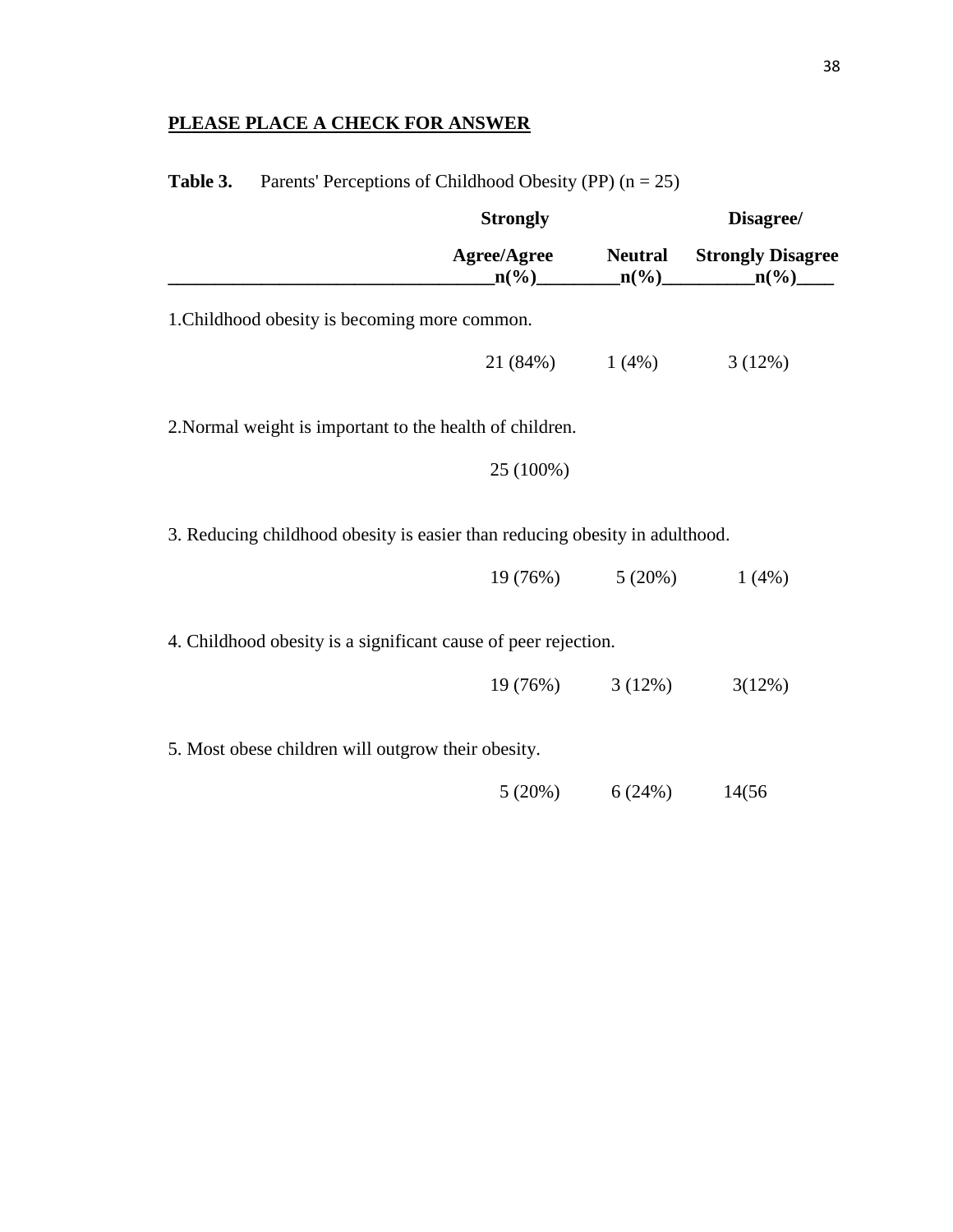|                                                    | <b>Major Role</b><br>$\ln(\%)$ | <b>Minor Role</b><br>$n (\%)$ |
|----------------------------------------------------|--------------------------------|-------------------------------|
| 1. Inactivity (video games/TV/computer time)       | 24 (96%)                       | 1(4%)                         |
| 2. Poor eating behavior                            | 25 (100%)                      |                               |
| 3. Lack of parental control over what children eat | 18 (72%)                       | 7(28%)                        |
| 4. Eating too much                                 | 23 (92%)                       | 2(8%)                         |
| 5. Heredity/genetics/family traits                 | 19 (76%)                       | 6(24%)                        |
| 6. Junk food machines                              | 22 (88%)                       | 3(12%)                        |
| 7. Cultural factors                                | 11 (44%)                       | 14 (56%)                      |
| 8. Hormone problems                                | 12 (48%)                       | 13 (52%)                      |
| 9. Lack of money to buy nutritious foods           | 23 (92%)                       | 2(8%)                         |
| 10. Peer pressure                                  | 21 (84%)                       | 4(16%)                        |

**Table 4.** Parents' Perceptions of the Causes of Childhood Obesity (CCO)  $(n = 25)$